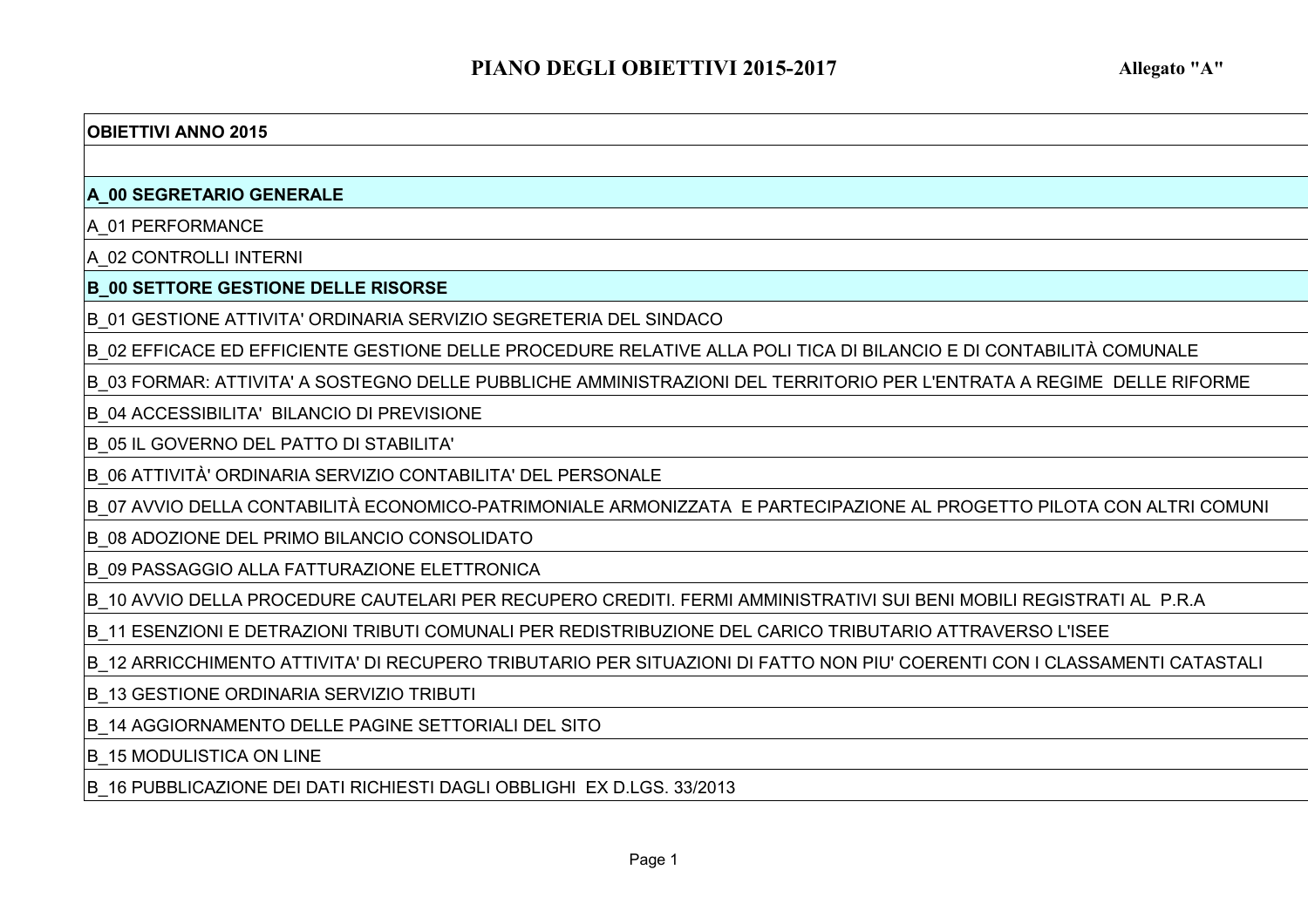### **C\_00 SETTORE AFFARI ED ORGANI ISTITUZIONALI**

C\_01 AZIONI DI TRASPARENZA

C\_02 PREVENZIONE CORRUZIONE

C\_03 APPLICAZIONE METODOLOGIA HACCP

C\_04 GESTIONE ORDINARIA MERCATO ITTICO E SERVIZI AGGREGATI

C\_05 MIGLIORAMENTO PERFORMANCE AZIENDA MULTI SERVIZI RIGUARDO LA CREMAZIONE PRESSO IL CIVICO CIMITERO

C\_06 AMMINISTRAZIONE DELLA SOCIETÀ IN HOUSE MULTI SERVIZI SPA

C\_07 GESTIONE ORDINARIA SERVIZIO SEGRETERIA GENERALE,CONTRATTI,SOCIETA'PARTECIPATE

C\_08 GESTIONE ORDINARIA ATTIVITA' SERVIZIO PROVVEDITORATO ED ECONOMATO COMUNALE

C\_09 RICOGNIZIONE OPERE D'ARTE PRODOTTE DALLA STAMPERIA COMUNALE E TESTI DI PREGIO CONSERVATI DALL'ECONOMO

C\_10 PROCEDURA APERTA PER POLIZZE ASSICURATIVE

C\_11 AGGIORNAMENTO DELLE PAGINE SETTORIALI DEL SITO

C\_12 MODULISTICA ON LINE

C\_13 PUBBLICAZIONE DEI DATI RICHIESTI DAGLI OBBLIGHI EX D.LGS. 33/2013

C\_14 DIGITALIZZAZIONE COMPLETA DELL'ITER DI DELIBERE GIUNTA / CONSIGLIO E DETERMINE DIRIGENZIALI

C\_15 FORMAZIONE IN TEMA DI TRASPARENZA

C\_16 VERIFICA INTERSETTORIALE RISPETTO OBBLIGHI DI PUBBLICAZIONE EX D.LGS 33/2013 ED ATTUAZIONE DEL PTPC

**D\_00 SETTORE POLIZIA MUNICIPALE E PROTEZIONE CIVILE**

D\_01 EDUCAZIONE STRADALE

D\_02 PIANIFICAZIONE PER RISCHIO DA INQUINAMENTO COSTIERO CAUSATO DA INCIDENTI MARINI

D\_03 PIANIFICAZIONE PER L'ASSISTENZA ED IL SOCCORSO DI PERSONE DISABILI

D\_04 POTENZIAMENTO DEL GRUPPO COMUNALE DI VOLONTARIATO DI PROTEZIONE CIVILE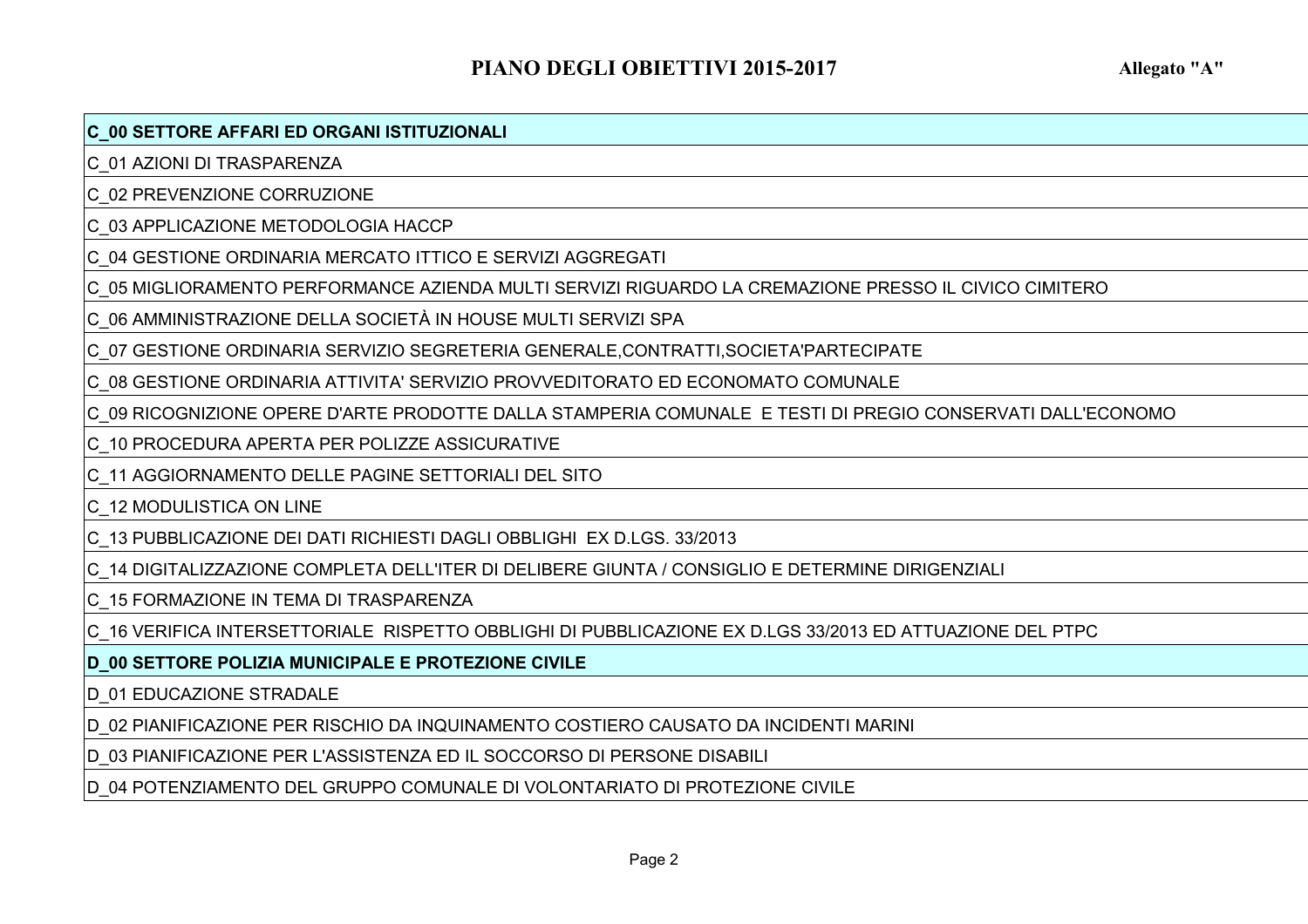D\_05 REVISIONE E AGGIORNAMENTO DEL PIANO COMUNALE DI EMERGENZA

D\_06 GESTIONE ORDINARIA SERVIZIO SEGRETERIA E PROTEZIONE CIVILE

D\_07 UN CONTRATTO PER TRE TORRENTI A SALVAGUARDIA DEL NOSTRO MARE

D\_08 ATTIVITA' ORDINARIA SERVIZIO TUTELA AMBIENTALE E URBANISTICA

D\_09 GESTIONE ORDINARIA - SERVIZIO MOBILITA'-TRAFFICO E TPL

D 10 CONTROLLI DI POLIZIA STRADALE

D\_11 GESTIONE ORDINARIA SERVIZIO COMANDO, SERVIZI AMMINISTRATIVI E CONTROLLO DEL TERRITORIO

D\_12 APPLICAZIONE DELLA TEORIA DELLE "FINESTRE ROTTE" PER SINGOLE ZONE TERRITORIALI

D\_13 REALIZZAZIONE DI UN CAMPO-SCUOLA PER RAGAZZI DAGLI 11 AI 15 ANNI - ANCH'IO SONO LA PROTEZIONE CIVILE

D\_14 AGGIORNAMENTO DELLE PAGINE SETTORIALI DEL SITO

D 15 MODULISTICA ON LINE

D\_16 PUBBLICAZIONE DEI DATI RICHIESTI DAGLI OBBLIGHI DI PUBBLICAZIONE ES D.LGS 33/2013

**E\_00 SETTORE SVILUPPO E QUALITÀ DEL TERRITORIO E DELL'ECONOMIA LOCALE**

E\_01 PIANO DI LOCALIZZAZIONE ANTENNE DI TELEFONIA MOBILE

E\_02 PROGRAMMA OPERATIVO DI RIQUALIFICAZIONE URBANA (PORU)

E\_03 GESTIONE ORDINARIA SERVIZIO PIANIFICAZIONE URBANISTICA

E\_04 RISCOSSIONE ONERI - MONETIZZAZIONE

E\_05 GESTIONE ATTIVITA' AMMINISTRATIVA SETTORE SVILUPPO E QUALITA' DEL TERRITORIO E DELL'ECONOMIA LOCALE

E\_06 GESTIONE DEMANIO MARITTIMO

E\_07 GESTIONE ORDINARIA SERVIZIO TUTELA AMBIENTALE

E\_08 SVILUPPO E PROMOZIONE ATTIVITÀ PRODUTTIVE E COMMERCIO

E\_09 GESTIONE ORDINARIA SERVIZIO SPORTELLO DELLE IMPRESE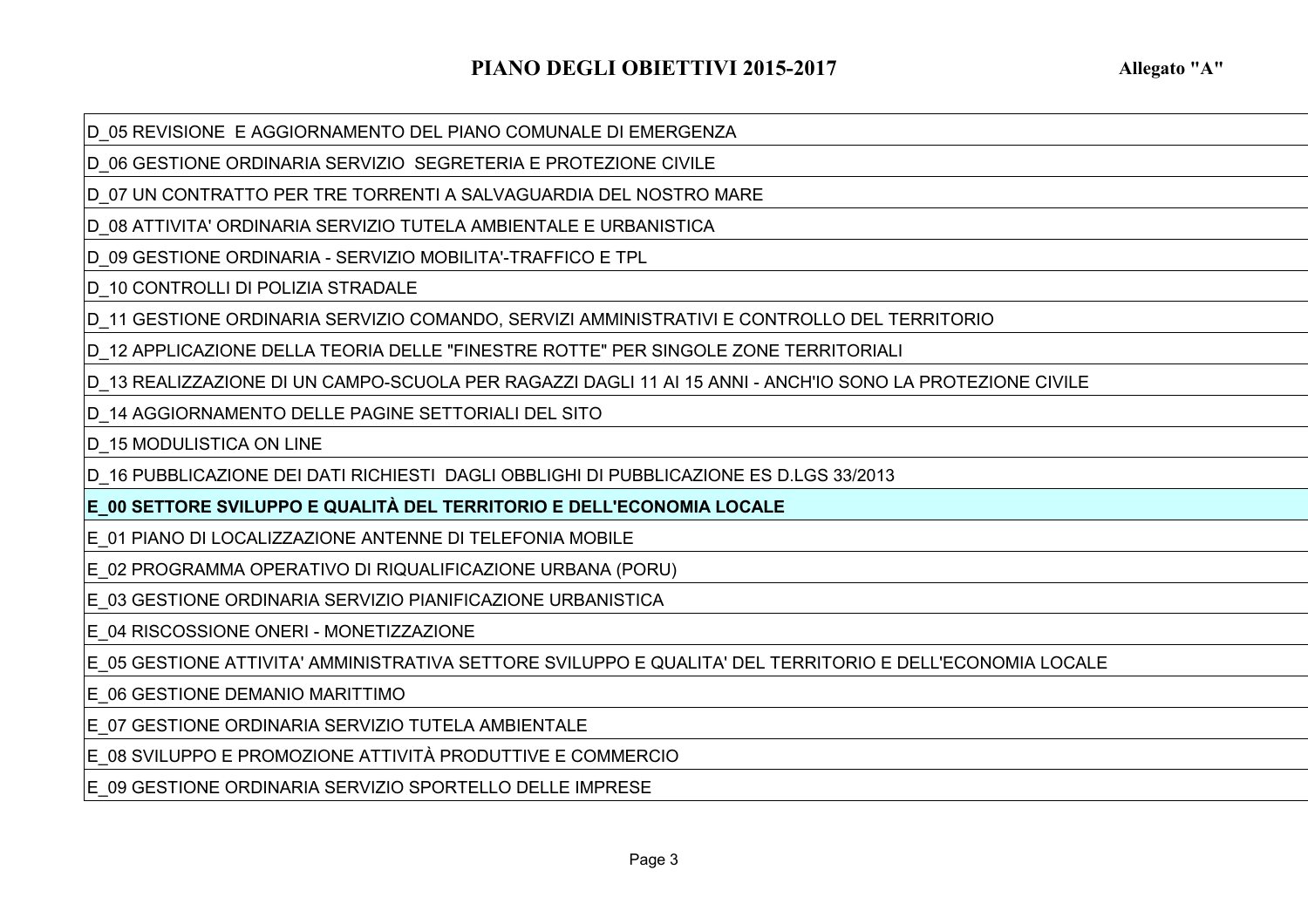E\_10 PIANO PARTICOLAREGGIATO STRUTTURE RICETTIVE (LR 9/2006)

E\_11 REGOLAMENTO ATTIVITA' RUMOROSE TEMPORANEE

E\_12 ATTUAZIONE PROGETTI CASA COMUNALE - RIDUZIONE FENOMENI DI DEGRADO AMBIENTALE E SOCIALE

E\_13 GESTIONE PIANI COMPLESSI E STRUMENTI URBANISTICI ATTUATIVI - SERVIZIO PIANIFICAZIONE URBANISTICA

E\_14 INTERVENTI STRAORDINARI INERENTI GLI ADEMPIMENTI IN MATERIA DI SANZIONI AMMINISTRATIVE E CONTENZIOSO

E\_15 PACCHETTO ESTATE

E\_16 SUAP 2.0 - IMPLEMENTAZIONE SPORTELLO UNICO ATTIVITA' PROD.: UTILIZZO NUOVO PORTALE SUAP E ULTERIORI SEMPLIFICAZIONI

**F\_00 SETTORE INNOVAZIONE, SERVIZI AI CITTADINI E ALLA PERSONA**

F\_01 FASCICOLAZIONE ELETTRONICA PER LA DEMATERIALIZZAZIONE DEI DOCUMENTI

F\_02 POTENZIAMENTO DELLA RETE LOCALE (LAN) DEL COMUNE DI SAN BENEDETTO DEL TRONTO

F\_03 GESTIONE ORDINARIA SERVIZIO SVILUPPO ORGANIZZATIVO E SISTEMI INFORMATIVI

F\_04 ATTIVAZIONE CERTIFICAZIONE ON LINE E CAMPAGNE INFORMATIVE E DI ASSISTENZA ALL'UTILIZZO DELSERVIZIO

F\_05 GESTIONE ORDINARIA DELLE ATTIVITA' DI COMUNICAZIONE E INFORMAZIONE AL PUBBLICO

F\_06 GESTIONE ORDINARIA SPORTELLO POLIFUNZIONALE ALLA DELEGAZIONE COMUNALE

F\_07 RIDUZIONE DISAGIO ABITATIVO

F\_08 GESTIONE ORDINARIA SERVIZIO MINORI, TERZA ETA', INCLUSIONE SOCIALE E POLITICHE PER LA CASA

F\_09 GESTIONE ORDINARIA DEL SERVIZIO DISABILITA' E DISAGIO MENTALE

F\_10 AGGIORNAMENTO DELLE PAGINE SETTORIALI DEL SITO PER I SERVIZI SOCIALI

F\_11 ADOZIONE MODULISTICA ON LINE DI COMPETENZA DEI SERVIZI SOCIALI

F\_12 RECEPIMENTO E PRESA D'ATTO DEGLI OBBLIGHI DI PUBBLICAZIONE PREVISTI EX D. LGS 33/2013 PER I SERVIZI SOCIALI

F\_13 AGGIORNAMENTO DELLE PAGINE SETTORIALI DEL SITO PER I SERVIZI RAPPORTI CON IL CITTADINO E GESTIONE DOCUMENTALE

F\_14 ADOZIONE DI MODULISTICA ON LINE DI COMPETENZA DEL SERVIZIO RAPPORTI CON IL CITTADINO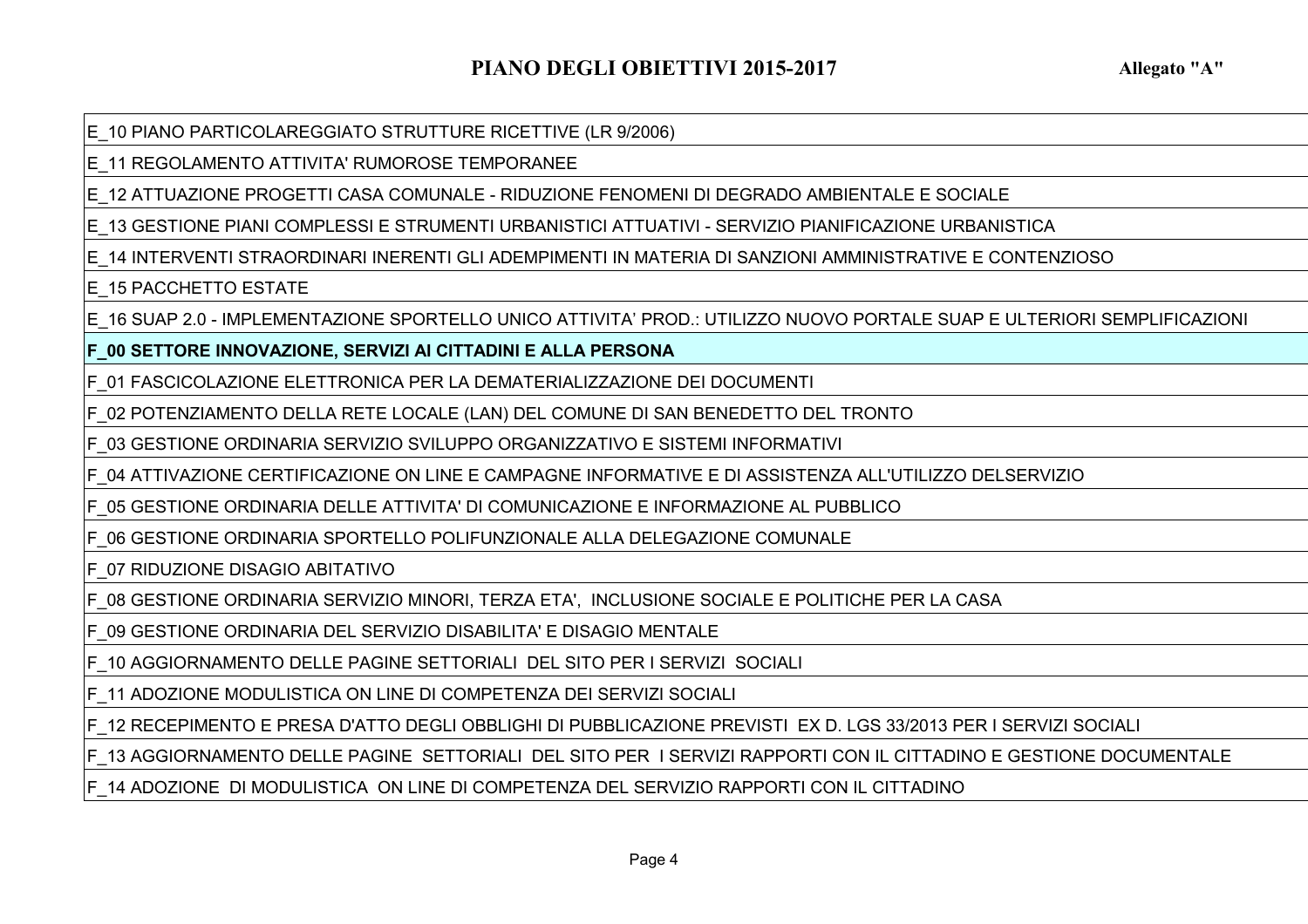F\_15 RECEPIMENTO E PRESA D'ATTO DEGLI OBBLIGHI DI PUBBLICAZIONE D. LGS 33/2013 PER IL SERVIZIO RAPPORTI CON I CITTADINI

F\_16 AGGIORNAMENTO DELLE PAGINE SETTORIALI DEL SITO PER IL SERVIZIO SPORTELLO UNICO DEL CITTADINO

F\_17 ADOZIONE MODULISTICA ON LINE DI COMPETENZA DEL SERVIZIO SPORTELLO UNICO DEL CITTADINO

F\_18 RECEPIMENTO E PRESA D'ATTO DEGLI OBBLIGHI DI PUBBLICAZIONE DEL D. LGS. 33/2013 PER LO SPORTELLO UNICO DEL CITT

F\_19 GESTIONE ORDINARIA DELLO SPORTELLO UNICO DEL CITTADINO

**G\_00 SETTORE CULTURA, SPORT, TURISMO, SCUOLA E GIOVANI**

G\_01 PROMOZIONE DELLO SPORT PER IL BENESSERE DEI CITTADINI. 2^ ANNUALITA'

G\_02 SOSTEGNO DELLA CREATIVITA' E DELLA CRESCITA FORMATIVO-CULTURALE DEI GIOVANI IN LUOGHI DI AGGREGAZIONE

G\_03 SOSTEGNO ALLE ATTIVITA' DELLE ASSOCIAZIONI SPORTIVE DILETTANTISTICHE

G\_04 GESTIONE PALAZZETTO DELLO SPORT "B. SPECA":PROMOZIONE ATTIVITA' SPORTIVA

G\_05 GESTIONE PISCINA COMUNALE "P. GREGORI". PROMOZIONE ATTIVITA' NATATORIA

G\_06 CITTA' DEI SAPERI E DELLE CONOSCENZE 2° ANNUALITA'

G\_07 SAN BENEDETTO DEL TRONTO: UN TERRITORIO CHE ACCOGLIE 2° ANNUALITA'

G\_08 TURISMO: ATTIVITA' ORDINARIA

G\_09 BIBLIOTECA MULTIMEDIALE: PIAZZA APERTA DEL SAPERE

G\_10 LA CULTURA: I LUOGHI, GLI SPAZI E LE ATTIVITA'

G\_11 QUALITA' E SICUREZZA DEL SERVIZIO DI REFEZIONE SCOLASTICA

G\_12 SOSTEGNO AL DIRITTO ALLO STUDIO

G\_13 TRASPORTO SCOLASTICO

G\_14 ADEMPIMENTI IN MATERIA DI SICUREZZA E SALUTE DEI LAVORATORI

G\_15 ATTIVITA' ORDINARIA UFFICIO TRATTAMENTO GIURIDICO PREVIDENZIALE

G\_16 ATTIVITA' ORDINARIA UFFICIO GESTIONE AMMINISTRATIVA DEL PERSONALE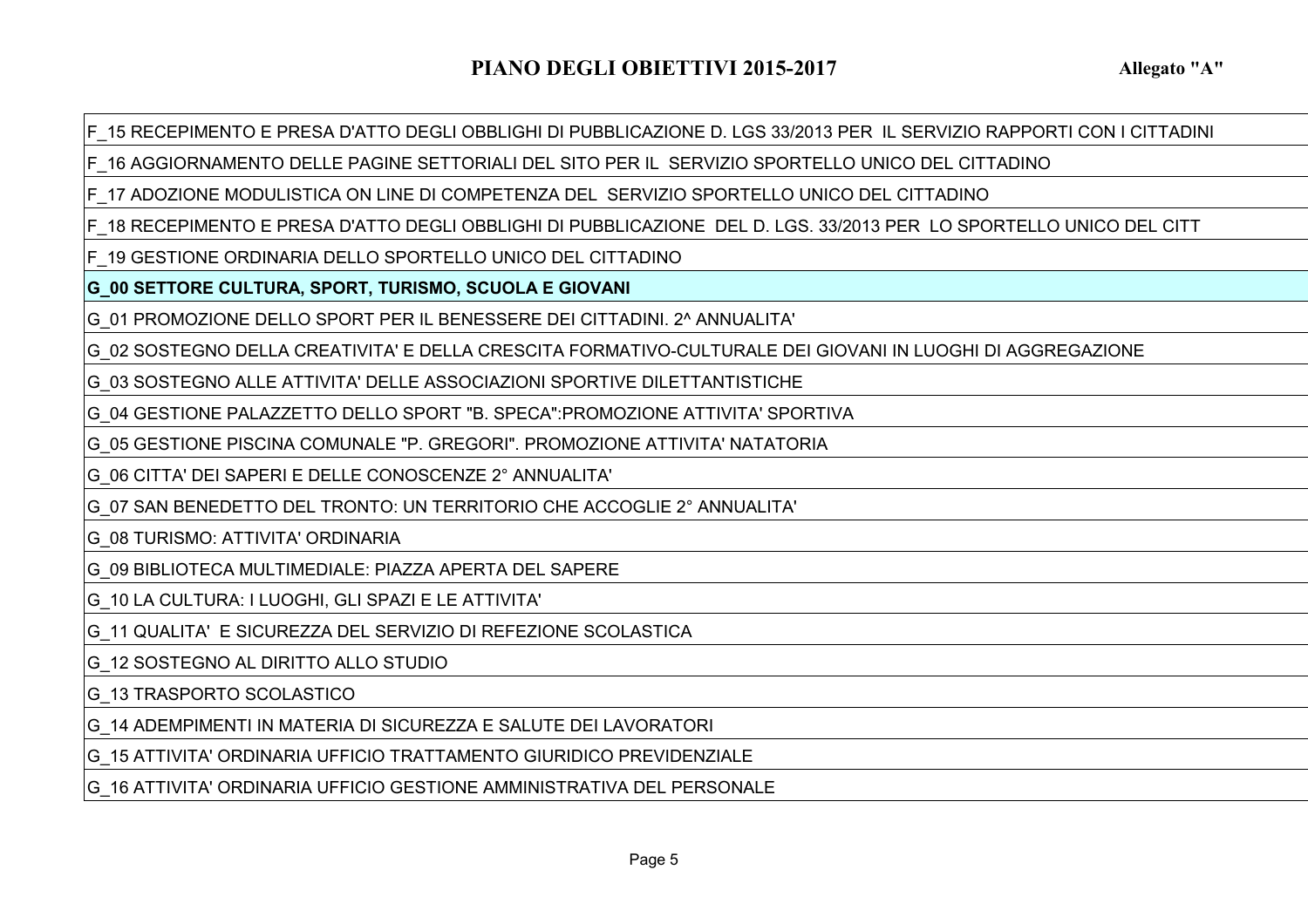G\_17 ATTIVITA' ORDINARIA UFFICIO AFFARI GIURIDICI ISTITUTI CONTRATTUALI CCNL PROCEDIMENTI DISCIPLINARI E PARI

G\_18 ATTIVITA' ORDINARIA UFFICIO CONTROLLO PRESENZE E STATISTICHE

G\_19 AGGIORNAMENTO DELLE PAGINE SETTORIALI DEL SITO

G\_20 MODULISTICA ON LINE

G\_21 PUBBLICAZIONE DEI DATI RICHIESTI DAGLI OBBLIGHI EX D.LGS. 33/2013

G\_22 FASCICOLO DIGITALE DEL PERSONALE DIPENDENTE

**H\_00 SETTORE PROGETTAZIONE E MANUTENZIONE OPERE PUBBLICHE**

H\_01 RICERCA FONDI U.E. A SOSTEGNO AD INTERVENTI DI TIPO STRUTTURALE, SOSTEGNO SOCIO-ECONOMICO, AMBIENTALE

H\_02 PIANO D'AZIONE TRIENNALE DELLA RISERVA NATURALE REGIONALE SENTINA (2014-2016)

H\_03 STRATEGIE D'INCREMENTO DELLO SVILUPPO SOSTENIBILE E AUMENTO DI REDDITTIVITÀ DELL'ECONOMIA NELL'AREA PORTUALE

H\_04 REALIZZAZIONE CITTADELLA DEL RUGBY

H\_05 CARTOLINE DA SAN BENEDETTO - IL LUNGOMARE NORD

H\_06 CERCO UN PARCHEGGIO IN CENTRO - REALIZZAZIONE PARCHEGGIO PIAZZA SAN GIOVANNI BATTISTA E SPAZIO VIA MONTEBELLO

H\_07 DIFESA DELLA COSTA

H\_08 POTENZIAMENTO RETE DI RACCOLTA DELLE ACQUE METEORICHE

H\_09 GESTIONE ORDINARIA DEL SERVIZIO DI STAFF COORDINAMENTO SICUREZZA ED INFRASTRUTTURE

H\_10 CONTROLLO E GESTIONE UTENZE TELEFONICHE-ENERGIA-ACQUA

H\_11 ENERGY MANAGER / ENERGIA

H\_12 GESTIONE DEL PARCO AUTOMEZZI

H\_13 GESTIONE RISCHIO AMIANTO

H\_14 GESTIONE ORDINARIA PATRIMONIO COMUNALE

H 15 MONITORARE LE EMERGENZE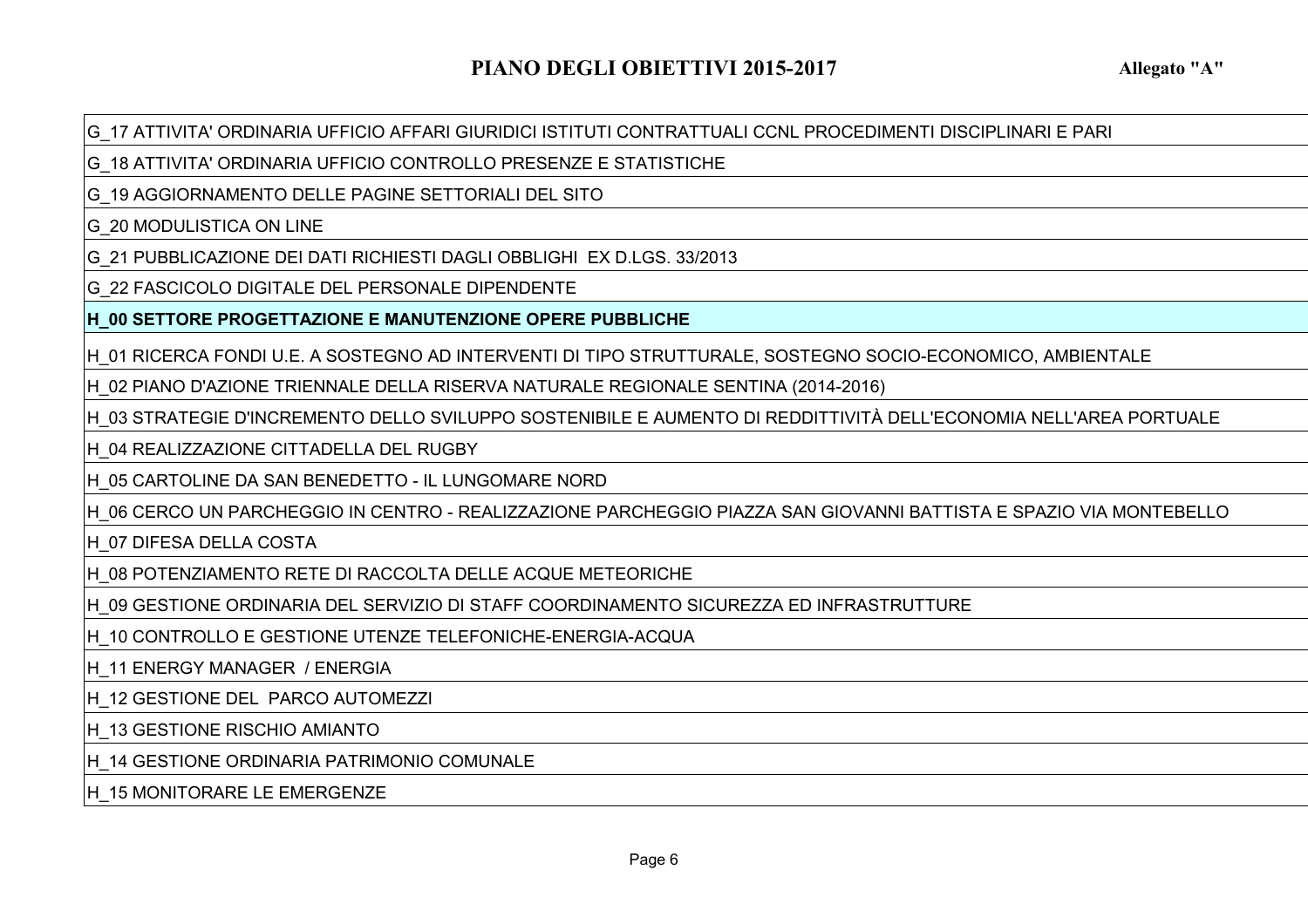H\_16 GESTIONE ORDINARIA DEL SERVIZIO QUALITA' URBANA

H\_17 GESTIONE ORDINARIA SERVIZIO AREE VERDI E PARCHI URBANI

H\_18 LOTTA AL RHYNCHOPHORUS FERRUGINEUS - PUNTERUOLO ROSSO DELLE PALME

H\_19 MANUTENZIONE DELLE STRADE CITTADINE

H\_20 GESTIONE ORDINARIA DEI SERVIZI CIMITERIALI

H\_21 GESTIONE ASSOCIATA UFFICIO ESPROPRI

H\_22 GESTIONE UFFICIO ESPROPRI

H\_23 PROGETTO SPIAGGIA LIBERA ACCESSIBILE

H\_24 CREMAZIONE GRATUITA DI RESTI MORTALI ALLA SCADENZA DELLA CONCESSIONE TRENTENNALE

H\_25 REDAZIONE PIANO ACCESSIBILITA' URBANA

H\_26 SOTTOPASSO FERROVIARIO AL KM.5+606 DELLA LINEA ASCOLI PICENO-PORTO D'ASCOLI CON SPOSTAMENTO TEMPORANEO DEL PL

H\_27 FEDERALISMO DEMANIALE

H\_28 PRUACS ZONA ALBULA INTERVENTI INIZIATIVA PUBBLICA - CASA PARCHEGGIO-

H\_29 PRUACS ZONA ALBULA INTERVENTI INIZIATIVA PUBBLICA - OPERE URBANIZZAZIONE ESTERNE INT.1-

H\_30 PRUACS ZONA ALBULA INTERVENTI INIZIATIVA PUBBLICA - SCUOLA CASTELLO-

H\_31 RIQUALIFICAZIONE CAMPO SPORTIVO PAESE ALTO

H\_32 RIQUALIFICAZIONE FOCE ALBULA

H\_33 GESTIONE ORDINARIA CONCESSIONI DEMANIALI

H\_34 MANUTENZIONE DEL PATRIMONIO COMUNALE

H\_35 GESTIONE ORDINARIA SERVIZIO AMMINISTRATIVO E PROGRAMMAZIONE OOPP ANNO 2015

H\_36 GESTIONE ORDINARIA SERVIZIO PROGETTAZIONE E REALIZZAZIONE OPERE PUBBLICHE

H\_37 IL NUOVO DISTRIBUTORE DEL GAS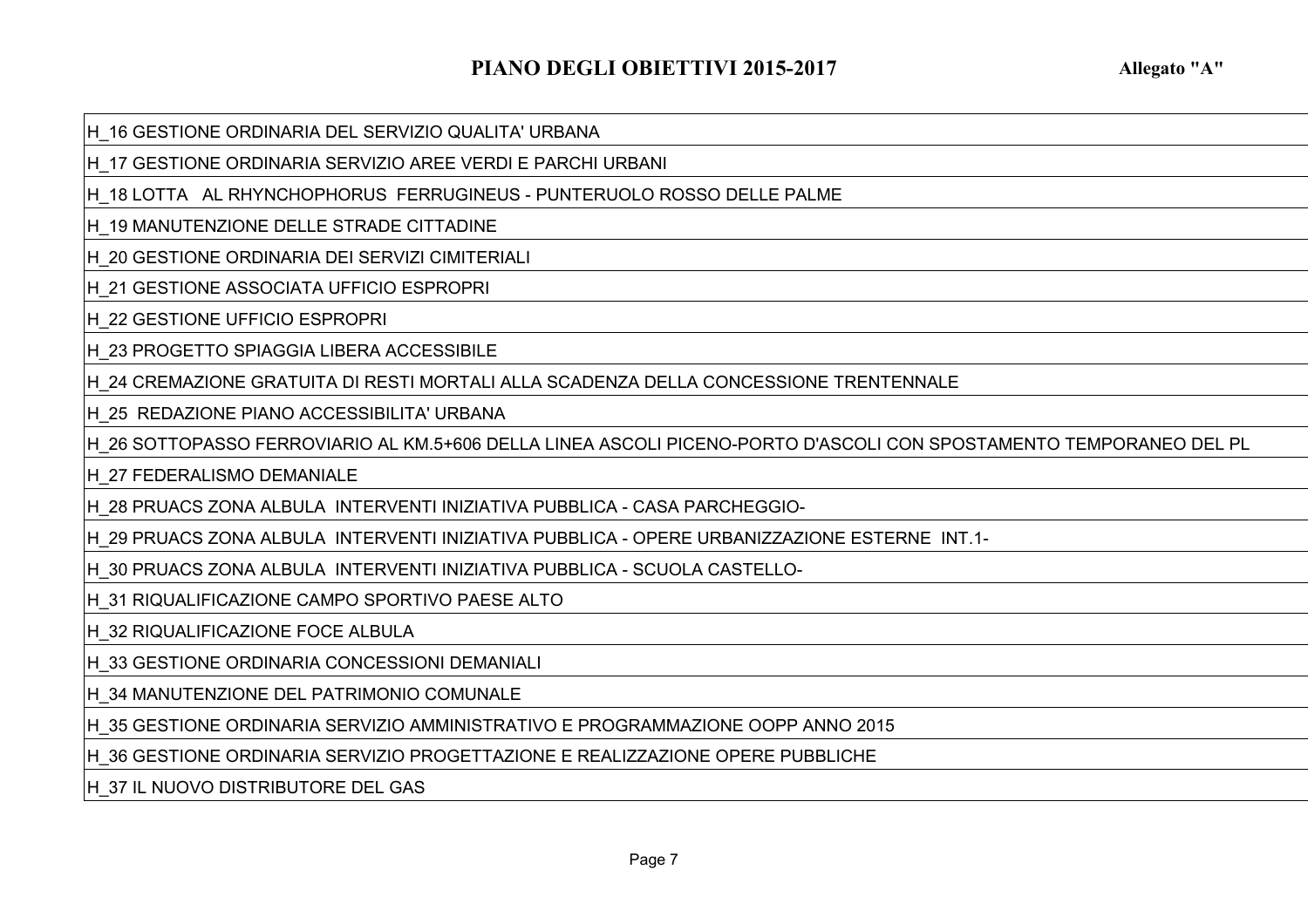H\_38 PROGETTO MANUTENZIONE INFRASTRUTTURE STRADALI

H\_39 RILASCIO COPIE ATTI ALLUVIONE

H\_40 - PROGETTO TRACCIABILITA' RIFIUTI

H\_41 MANTENIMENTO IN EFFICIENZA ED EFFICACIA DEL SISTEMA DI GESTIONE AMBIENTALE DELL'ENTE UNI ENISO 14001:20

H\_42 ASSEGNAZIONE ORTI SOCIALI

H\_43 ADEMPIMENTI TRASPARENZA ED ANTICORRUZIONE - MODULISTICA

H\_44 ADEMPIMENTI TRASPARENZA ED ANTICORRUZIONE - PUBBLICAZIONE DATI

H\_45 ADEMPIMENTI TRASPARENZA ED ANTICORRUZIONE - SITO WEB

H\_46 REALIZZAZIONE POLO SCOLASTICO CURZI TRAMITE RICONVERSIONE EX TRIBUNALE CIVILE-I STRALCIO

H\_47 REALIZZAZIONE POLO SCOLASTICO CURZI TRAMITE RICONVERSIONE EX TRIBUNALE CIVILE-II STRALCIO

H\_48 REALIZZAZIONE CENTRO SPORTIVO ELEONORA

H\_49 REDAZIONE REGOLAMENTO PER LA GESTIONE DEGLI IMMOBILI ACQUISITI DAL FEDERALISMO DEMANIALE

H\_50 ADEGUAMENTO SISMICO E MIGLIORAMENTO PRESTAZIONI ENERGETICHE EDIFICI SCOLASTICI

H\_51 UNA RISPOSTA ALLE ESIGENZE DELLA SCUOLA: LA MANUTENZIONE DEL PATRIMONIO EDILIZIO SCOLASTICO

H\_52 UNA SCUOLA PIU' SICURA: LAVORI DI MESSA IN SICUREZZA DELLA SCUOLA DELL'INFANZIA E PRIMARIA "A. MARCHEGIANI"

H\_53 UNA SCUOLA PIU' SICURA: RISTRUTTURAZIONE PER IL MIGLIORAMENTO SISMICO DELLA SCUOLA MEDIA "L. CAPPELLA"

**I\_00 AMBITO SOCIALE 21**

I\_01 ACCESSO AI SERVIZI RESIDENZIALI E SEMI RESIDENZIALI PER ANZIANI

I\_02 GESTIONE ORDINARIA DELL'AMBITO

I\_03 AGGIORNAMENTO SITO WEB

I\_04 MODULISTICA ONLINE

I\_05 OBBLIGHI DI PUBBLICAZIONE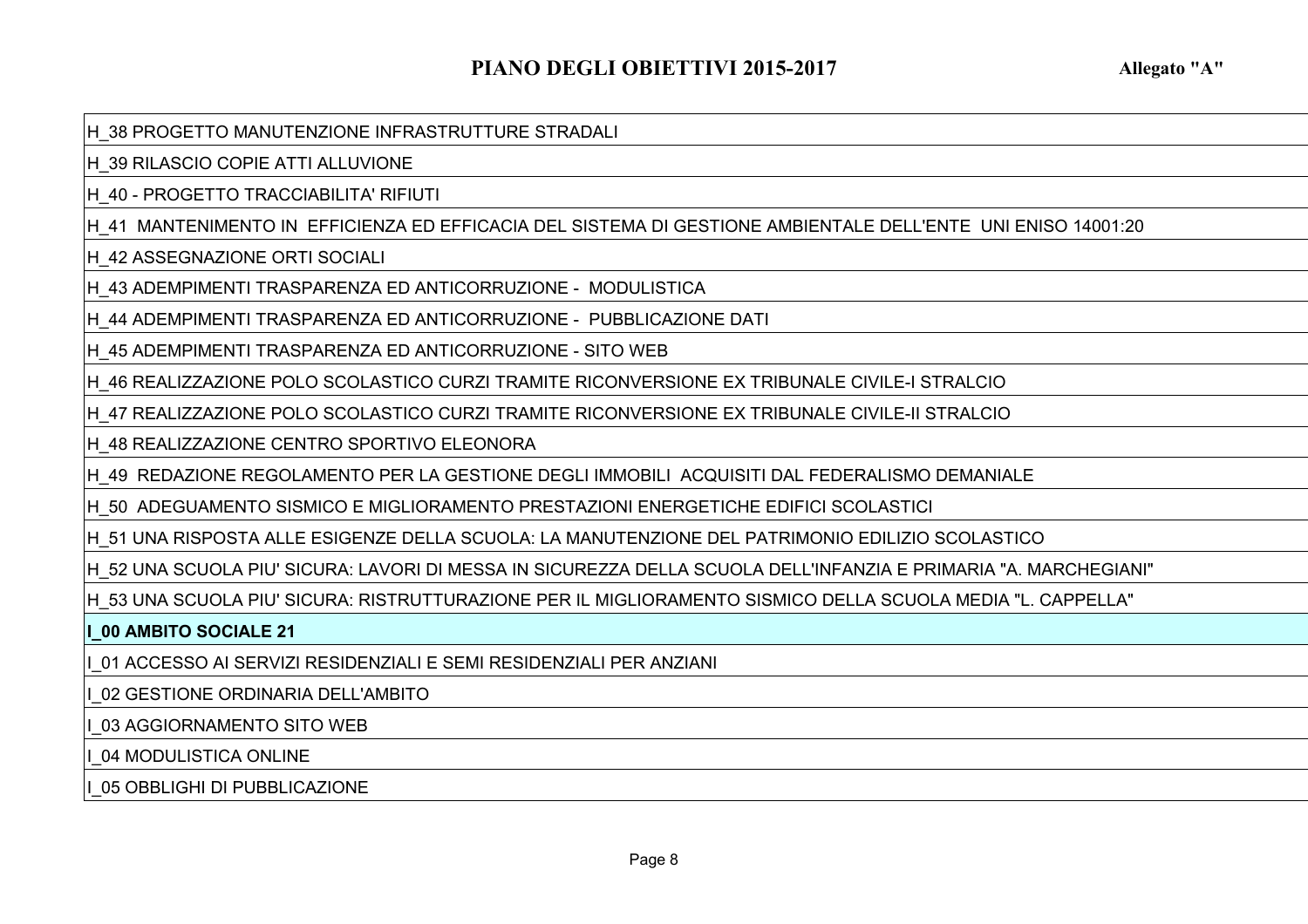I\_06 POTENZIAMENTO DEL PUNTO UNICO DI ACCESSO "PUA" ALLA RETE DEI SERVIZI SOCIO-SANITARI

I\_07 PROGETTO SPERIMENTALE "VITA INDIPENDENTE E INCLUSIONE NELLA SOCIETA' DELLE PERSONE CON DISABILITA'"

I\_08 SPERIMENTAZIONE DEL SISTEMA INFORMATIVO REGIONALE DELLE POLITICHE SOCIALI: "CRUSCOTTO OPERATIVO"

### **OBIETTIVI ANNO 2016**

# **A\_00 SEGRETARIO GENERALE**

A\_01 PERFORMANCE

A\_02 CONTROLLI INTERNI

**B\_00 SETTORE GESTIONE DELLE RISORSE**

B\_01 GESTIONE ATTIVITA' ORDINARIA SERVIZIO SEGRETERIA DEL SINDACO

B\_02 EFFICACE ED EFFICIENTE GESTIONE DELLE PROCEDURE RELATIVE ALLA POLI TICA DI BILANCIO E DI CONTABILITÀ COMUNALE

B\_03 FORMAR PER INNOVARE E MIGLIORARE L'EFFICACIA E L'EFFICIENZA DELL'AZIONE AMMINISTRATIVA

B\_04 ACCESSIBILITA' BILANCIO DI PREVISIONE

B\_05 IL GOVERNO DEL PATTO DI STABILITA'

B\_06 ATTIVITÀ' ORDINARIA SERVIZIO CONTABILITA' DEL PERSONALE

B\_07 AVVIO DELLA CONTABILITÀ ECONOMICO-PATRIMONIALE ARMONIZZATA E PARTECIPAZIONE AL PROGETTO PILOTA CON ALTRI COMUNI

B\_08 ADOZIONE DEL BILANCIO CONSOLIDATO

B\_09 COMPLETA INFORMATIZZAZIONE DELLA PROCEDURA DI FATTURAZIONE ELETTRONICA CON L'INTRODUZIONE DEL BUONO D'ORDINE

B\_10 GESTIONE ORDINARIA SERVIZIO TRIBUTI

B\_11 AGGIORNAMENTO DELLE PAGINE SETTORIALI DEL SITO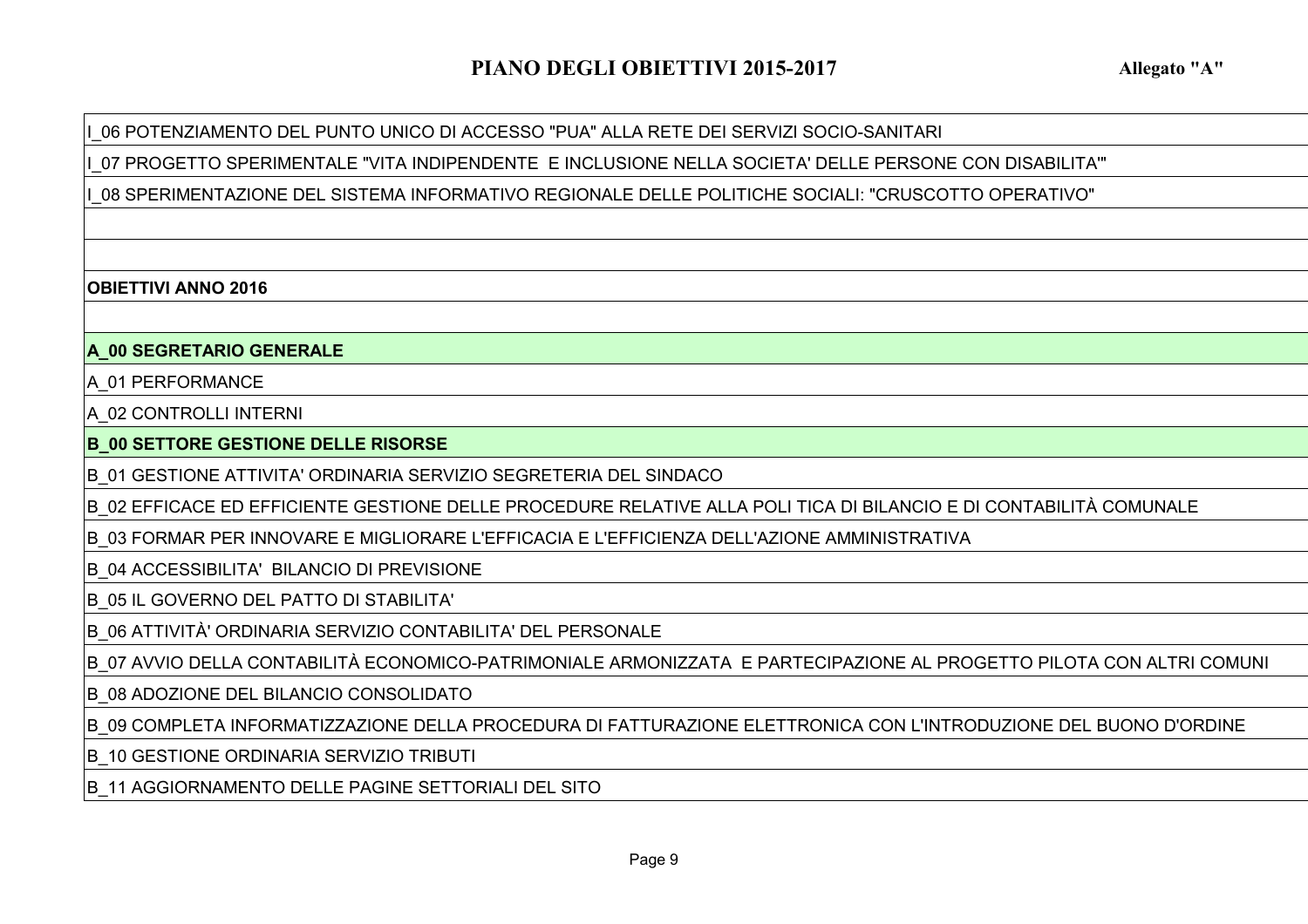### B\_12 MODULISTICA ON LINE

B\_13 PUBBLICAZIONE DEI DATI RICHIESTI DAGLI OBBLIGHI EX D.LGS. 33/2013

## **C\_00 SETTORE AFFARI ED ORGANI ISTITUZIONALI**

C\_01 APPLICAZIONE METODOLOGIA HACCP

C\_02 GESTIONE ORDINARIA MERCATO ITTICO E SERVIZI AGGREGATI

C\_03 AMMINISTRAZIONE DELLA SOCIETÀ IN HOUSE MULTI SERVIZI SPA

C\_04 GESTIONE ORDINARIA SERVIZIO SEGRETERIA GENERALE,CONTRATTI,SOCIETA'PARTECIPATE

C\_05 OPERE D'ARTE IN CUSTODIA AL SERVIZIO PROVVEDITORATO: UNA RISORSA POTENZIALE?

C\_06 GESTIONE ORDINARIA ATTIVITA' SERVIZIO PROVVEDITORATO ED ECONOMATO COMUNALE

C\_07 AGGIORNAMENTO DELLE PAGINE SETTORIALI DEL SITO

C\_08 MODULISTICA ON LINE

C\_09 PUBBLICAZIONE DEI DATI RICHIESTI DAGLI OBBLIGHI EX D.LGS. 33/2013

C\_10 FORMAZIONE IN TEMA DI TRASPARENZA

C\_11 VERIFICA INTERSETTORIALE RISPETTO OBBLIGHI DI PUBBLICAZIONE EX D.LGS 33/2013 ED ATTUAZIONE DEL PTPC

C\_12 AZIONI DI TRASPARENZA

C\_13 PREVENZIONE CORRUZIONE

**D\_00 SETTORE POLIZIA MUNICIPALE E PROTEZIONE CIVILE**

D\_01 EDUCAZIONE STRADALE

D\_02 PIANIFICAZIONE PER RISCHIO DA INQUINAMENTO COSTIERO CAUSATO DA INCIDENTI MARINI

D\_03 PIANIFICAZIONE PER L'ASSISTENZA ED IL SOCCORSO DI PERSONE DISABILI

D\_04 POTENZIAMENTO DEL GRUPPO COMUNALE DI VOLONTARIATO DI PROTEZIONE CIVILE

D\_05 REVISIONE E AGGIORNAMENTO DEL PIANO COMUNALE DI EMERGENZA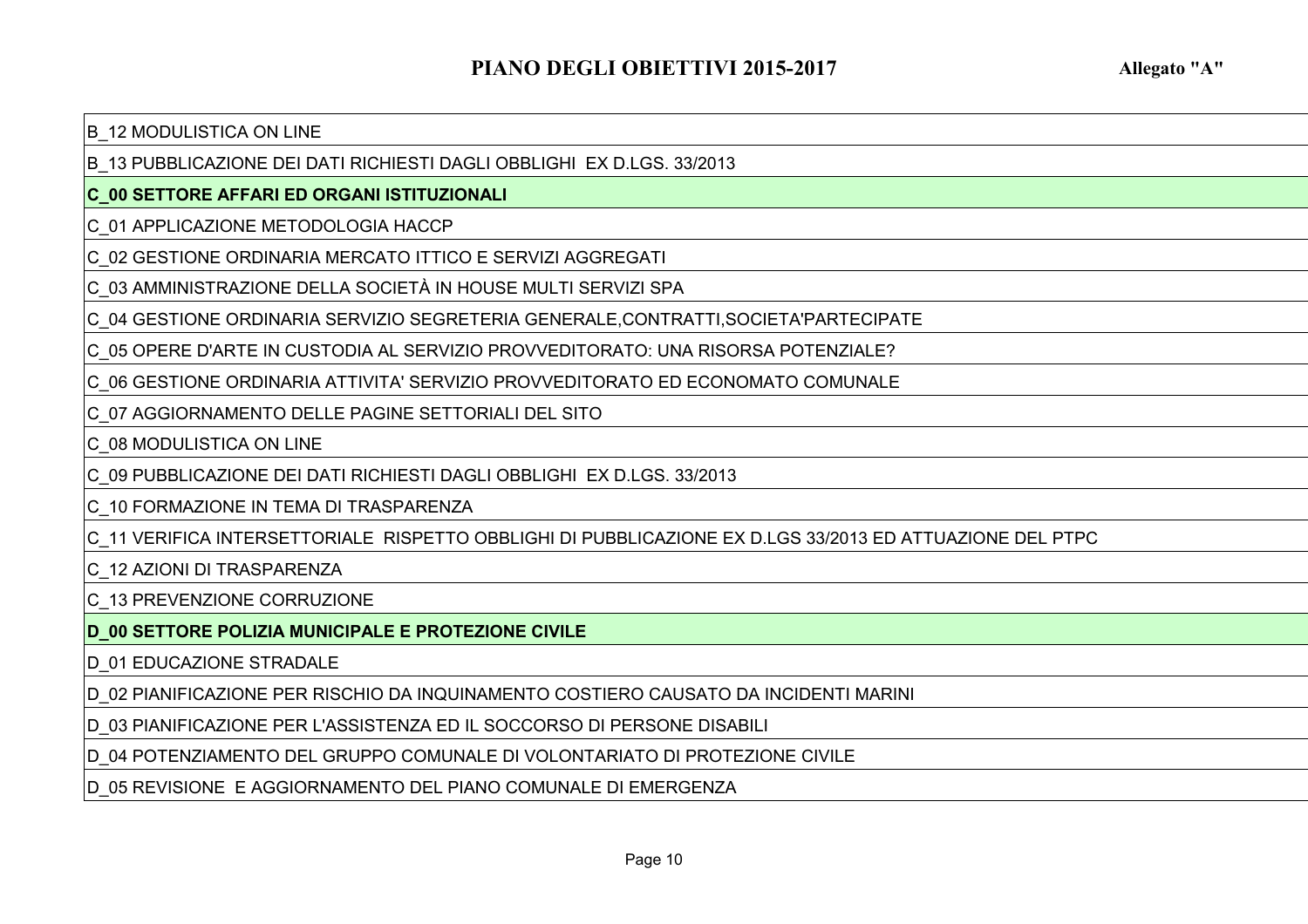D\_06 GESTIONE ORDINARIA SERVIZIO SEGRETERIA E PROTEZIONE CIVILE

D\_07 UN CONTRATTO PER TRE TORRENTI A SALVAGUARDIA DEL NOSTRO MARE

D\_08 ATTIVITA' ORDINARIA SERVIZIO TUTELA AMBIENTALE E URBANISTICA

D\_09 GESTIONE ORDINARIA - SERVIZIO MOBILITA'-TRAFFICO E TPL

D 10 CONTROLLI DI POLIZIA STRADALE

D\_11 GESTIONE ORDINARIA SERVIZIO COMANDO, SERVIZI AMMINISTRATIVI E CONTROLLO DEL TERRITORIO

D 12 APPLICAZIONE DELLA TEORIA DELLE "FINESTRE ROTTE" PER SINGOLE ZONE TERRITORIALI

D\_13 AGGIORNAMENTO DELLE PAGINE SETTORIALI DEL SITO

D 14 MODULISTA ON LINE

D\_15 PUBBLICAZIONE DEI DATI RICHIESTI DAGLI OBBLIGHI DI PUBBLICAZIONE ES D.LGS 33/2013

**E\_00 SETTORE SVILUPPO E QUALITÀ DEL TERRITORIO E DELL'ECONOMIA LOCALE**

E\_01 PIANO DI LOCALIZZAZIONE ANTENNE DI TELEFONIA MOBILE

E\_02 PROGRAMMA OPERATIVO DI RIQUALIFICAZIONE URBANA (PORU)

E\_03 GESTIONE ORDINARIA SERVIZIO PIANIFICAZIONE URBANISTICA

E\_04 RISCOSSIONE ONERI - MONETIZZAZIONE

E\_05 GESTIONE DEMANIO MARITTIMO

E\_06 GESTIONE ORDINARIA SERVIZIO TUTELA AMBIENTALE

E\_07 SVILUPPO E PROMOZIONE ATTIVITÀ PRODUTTIVE E COMMERCIO

E\_08 GESTIONE ORDINARIA SERVIZIO SPORTELLO DELLE IMPRESE

E\_09 GESTIONE ATTIVITA' AMMINISTRATIVA SETTORE SVILUPPO E QUALITA' DEL TERRITORIO E DELL'ECONOMIA LOCALE

**F\_00 SETTORE INNOVAZIONE, SERVIZI AI CITTADINI E ALLA PERSONA**

F\_01 GESTIONE ORDINARIA DELLE ATTIVITA' DI COMUNICAZIONE E INFORMAZIONE AL PUBBLICO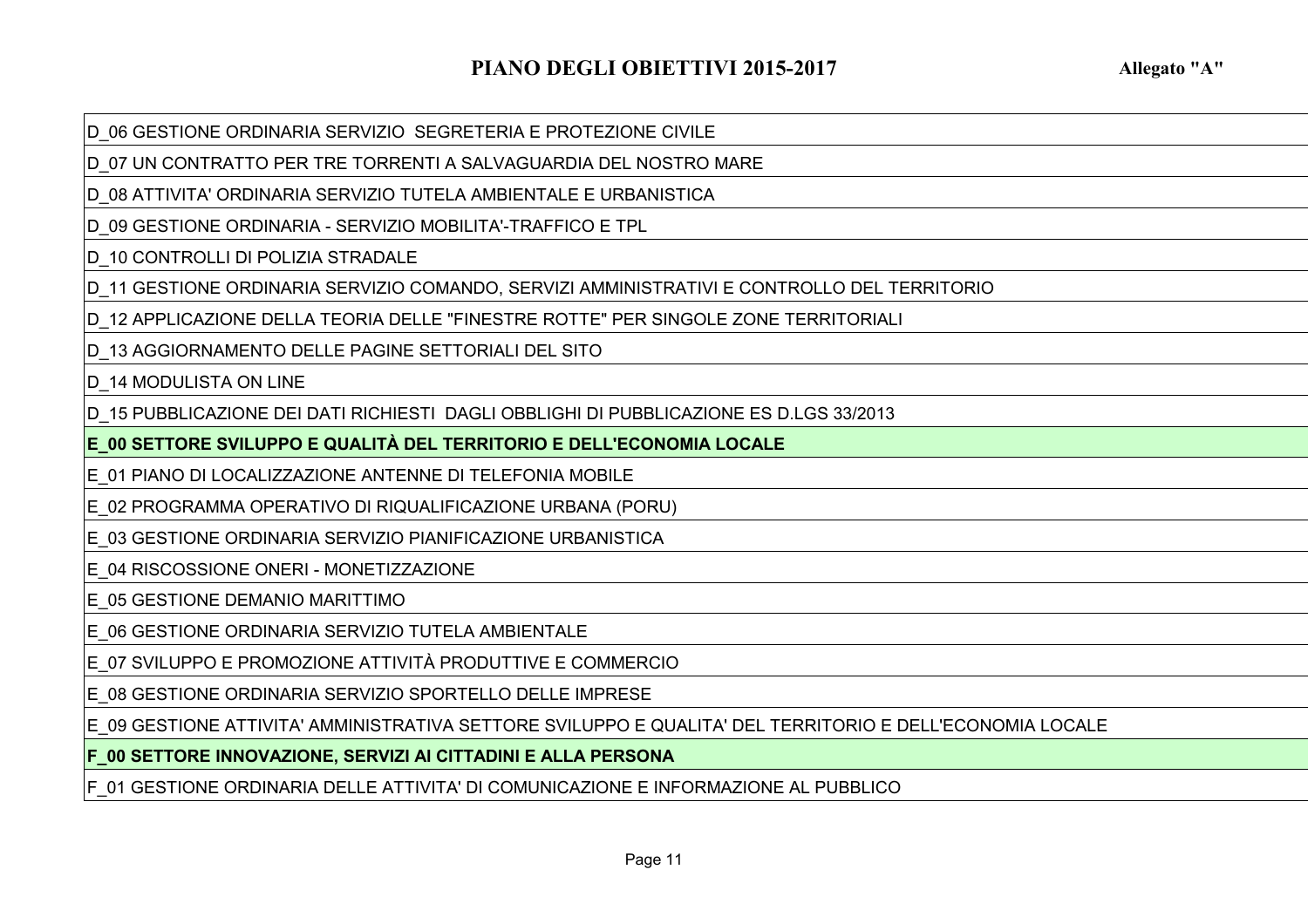F\_02 GESTIONE ORDINARIA SERVIZIO SVILUPPO ORGANIZZATIVO E SISTEMI INFORMATIVI

F\_03 GESTIONE ORDINARIA SERVIZIO MINORI, TERZA ETA', INCLUSIONE SOCIALE E POLITICHE PER LA CASA

F\_04 GESTIONE ORDINARIA DELLO SPORTELLO UNICO DEL CITTADINO

F\_05 GESTIONE ORDINARIA SPORTELLO POLIFUNZIONALE ALLA DELEGAZIONE COMUNALE

F\_06 RIDUZIONE DISAGIO ABITATIVO

F\_07 GESTIONE ORDINARIA SPORTELLO POLIFUNZIONALE ALLA DELEGAZIONE COMUNALE

F\_08 GESTIONE ORDINARIA DEL SERVIZIO DISABILITA' E DISAGIO MENTALE

F\_09 AGGIORNAMENTO DELLE PAGINE SETTORIALI DEL SITO PER I SERVIZI SOCIALI

F\_10 ADOZIONE MODULISTICA ON LINE DI COMPETENZA DEI SERVIZI SOCIALI

F\_11 RECEPIMENTO E PRESA D'ATTO DEGLI OBBLIGHI DI PUBBLICAZIONE PREVISTI EX D. LGS 33/2013 PER I SERVIZI SOCIALI

F\_12 AGGIORNAMENTO DELLE PAGINE SETTORIALI DEL SITO PER I SERVIZI RAPPORTI CON IL CITTADINO E GESTIONE DOCUMENTALE

F\_13 ADOZIONE DI MODULISTICA ON LINE DI COMPETENZA DEL SERVIZIO RAPPORTI CON IL CITTADINO

F\_14 RECEPIMENTO E PRESA D'ATTO DEGLI OBBLIGHI DI PUBBLICAZIONE D. LGS 33/2013 PER IL SERVIZIO RAPPORTI CON I CITTADINI

F\_15 AGGIORNAMENTO DELLE PAGINE SETTORIALI DEL SITO PER IL SERVIZIO SPORTELLO UNICO DEL CITTADINO

F\_16 ADOZIONE MODULISTICA ON LINE DI COMPETENZA DEL SERVIZIO SPORTELLO UNICO DEL CITTADINO

F\_17 RECEPIMENTO E PRESA D'ATTO DEGLI OBBLIGHI DI PUBBLICAZIONE DEL D. LGS. 33/2013 PER LO SPORTELLO UNICO DEL CITT

**G\_00 SETTORE CULTURA, SPORT, TURISMO, SCUOLA E GIOVANI**

G\_01 PROMOZIONE DELLO SPORT PER IL BENESSERE DEI CITTADINI

G\_02 SOSTEGNO DELLA CREATIVITA' E DELLA CRESCITA FORMATIVO-CULTURALE DEI GIOVANI IN LUOGHI DI AGGREGAZIONE

G\_03 SOSTEGNO ALLE ATTIVITA' DELLE ASSOCIAZIONI SPORTIVE DILETTANTISTICHE

G\_04 GESTIONE PALAZZETTO DELLO SPORT "B. SPECA":PROMOZIONE ATTIVITA' SPORTIVA

G\_05 GESTIONE PISCINA COMUNALE "P. GREGORI". PROMOZIONE ATTIVITA' NATATORIA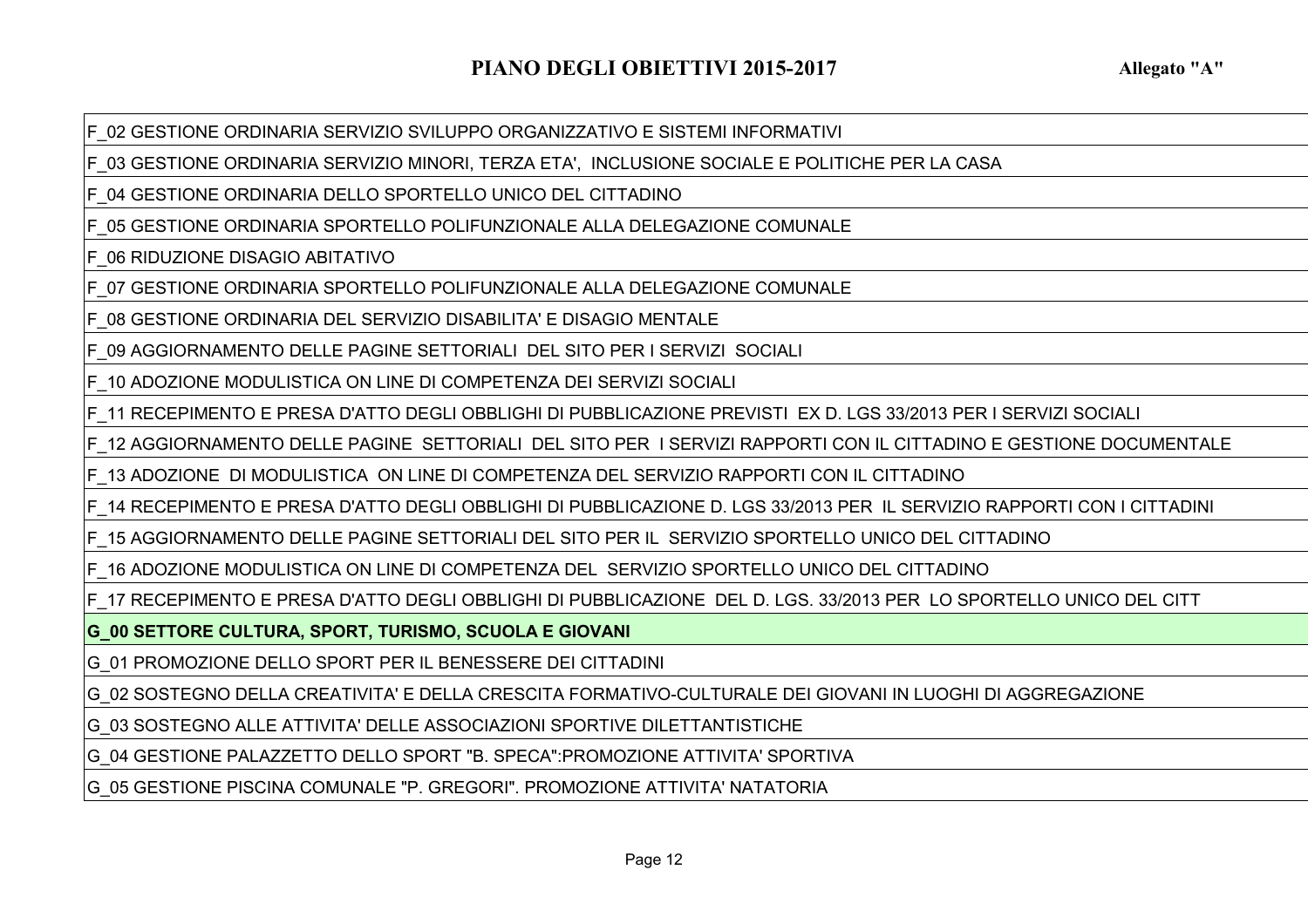G\_06 CITTA' DEI SAPERI E DELLE CONOSCENZE 3° ANNUALITA'

G\_07 SAN BENEDETTO DEL TRONTO: UN TERRITORIO CHE ACCOGLIE 2° ANNUALITA'

G\_08 TURISMO: ATTIVITA' ORDINARIA

G\_09 BIBLIOTECA MULTIMEDIALE: PIAZZA APERTA DEL SAPERE

G\_10 LA CULTURA: I LUOGHI, GLI SPAZI E LE ATTIVITA'

G\_11 QUALITA' E SICUREZZA DEL SERVIZIO DI REFEZIONE SCOLASTICA

G\_12 SOSTEGNO AL DIRITTO ALLO STUDIO

G\_13 TRASPORTO SCOLASTICO

G\_14 ADEMPIMENTI IN MATERIA DI SICUREZZA E SALUTE DEI LAVORATORI

G\_15 ATTIVITA' ORDINARIA UFFICIO TRATTAMENTO GIURIDICO PREVIDENZIALE

G\_16 ATTIVITA' ORDINARIA UFFICIO GESTIONE AMMINISTRATIVA DEL PERSONALE

G\_17 ATTIVITA' ORDINARIA UFFICIO AFFARI GIURIDICI ISTITUTI CONTRATTUALI CCNL PROCEDIMENTI DISCIPLINARI E PARI

G\_18 ATTIVITA' ORDINARIA UFFICIO CONTROLLO PRESENZE E STATISTICHE

G\_19 AGGIORNAMENTO DELLE PAGINE SETTORIALI DEL SITO

**G\_20 MODULISTICA ON LINE** 

G\_21 PUBBLICAZIONE DEI DATI RICHIESTI DAGLI OBBLIGHI EX D.LGS. 33/2013

**H\_00 SETTORE PROGETTAZIONE E MANUTENZIONE OPERE PUBBLICHE**

H\_01 RICERCA FONDI U.E. A SOSTEGNO AD INTERVENTI DI TIPO STRUTTURALE, SOSTEGNO SOCIO-ECONOMICO, AMBIENTALE

H\_02 PIANO D'AZIONE TRIENNALE DELLA RISERVA NATURALE REGIONALE SENTINA (2014-2016)

H\_03 STRATEGIE D'INCREMENTO DELLO SVILUPPO SOSTENIBILE E AUMENTO DI REDDITTIVITÀ DELL'ECONOMIA NELL'AREA PORTUALE

H\_04 REALIZZAZIONE CITTADELLA DEL RUGBY

H\_05 CARTOLINE DA SAN BENEDETTO - IL LUNGOMARE NORD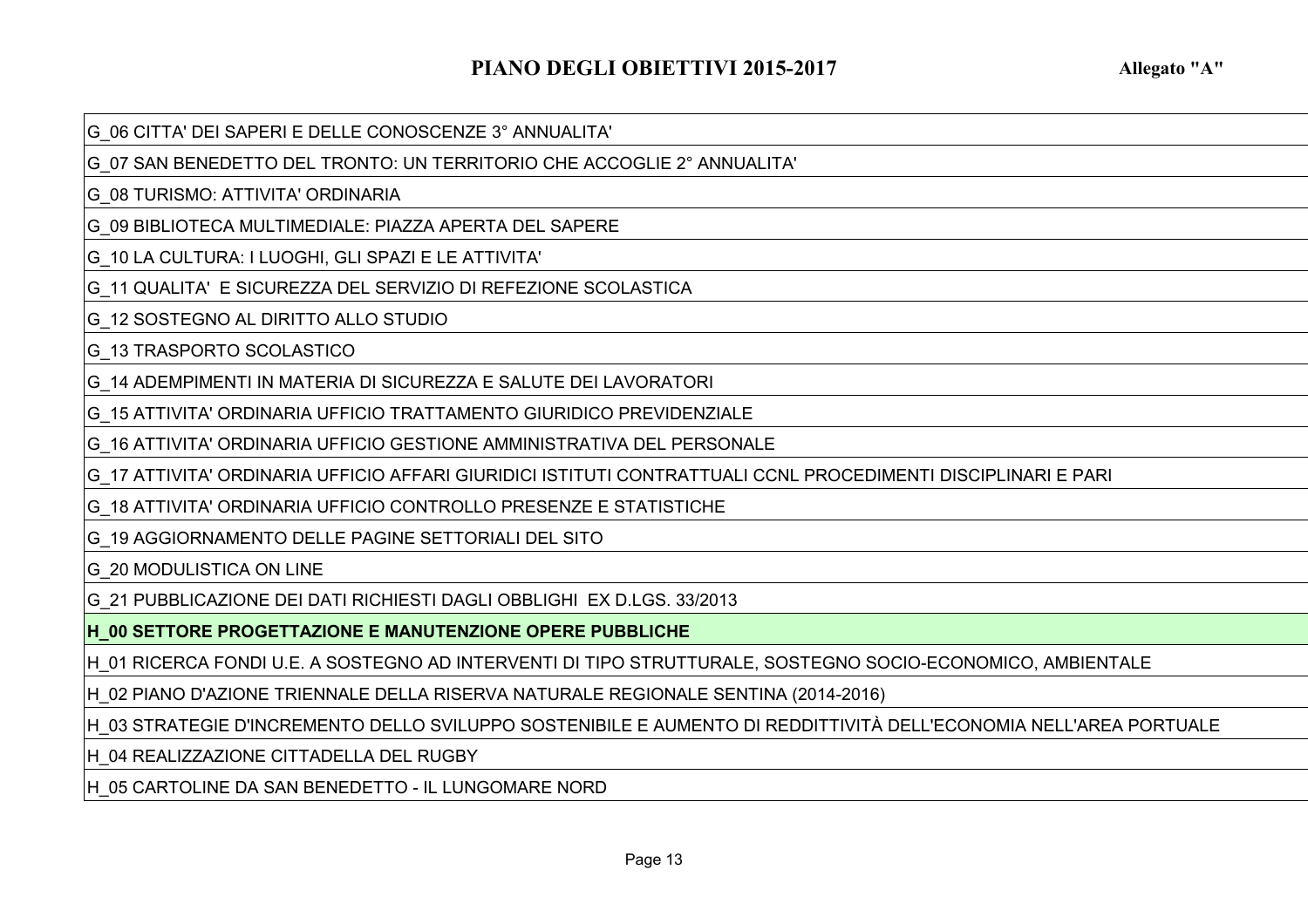### H\_06 CERCO UN PARCHEGGIO IN CENTRO - REALIZZAZIONE PARCHEGGIO PIAZZA SAN GIOVANNI BATTISTA E SPAZIO VIA MONTEBELLO

H\_07 DIFESA DELLA COSTA

H\_08 POTENZIAMENTO RETE DI RACCOLTA DELLE ACQUE METEORICHE

H\_09 GESTIONE ORDINARIA DEL SERVIZIO DI STAFF COORDINAMENTO SICUREZZA ED INFRASTRUTTURE

H\_10 CONTROLLO E GESTIONE UTENZE TELEFONICHE-ENERGIA-ACQUA

H\_11 ENERGY MANAGER / ENERGIA

H\_12 GESTIONE DEL PARCO AUTOMEZZI

H\_13 GESTIONE RISCHIO AMIANTO

H\_14 MANUTENZIONE DEL PATRIMONIO COMUNALE

H 15 MONITORARE LE EMERGENZE

H\_16 GESTIONE ORDINARIA DEL SERVIZIO QUALITA' URBANA

H\_17 GESTIONE ORDINARIA SERVIZIO AREE VERDI E PARCHI URBANI

H\_18 LOTTA AL RHYNCHOPHORUS FERRUGINEUS - PUNTERUOLO ROSSO DELLE PALME

H\_19 MANUTENZIONE DELLE STRADE CITTADINE

H\_20 GESTIONE ORDINARIA DEI SERVIZI CIMITERIALI

H\_21 REDAZIONE PIANO ACCESSIBILITA' URBANA

H\_22 GESTIONE ORDINARIA CONCESSIONI DEMANIALI

H\_23 GESTIONE ORDINARIA PATRIMONIO COMUNALE

H\_24 GESTIONE ORDINARIA SERVIZIO AMMINISTRATIVO E PROGRAMMAZIONE OOPP ANNO 2016

H\_25 CREMAZIONE GRATUITA DI RESTI MORTALI ALLA SCADENZA DELLA CONCESSIONE TRENTENNALE

H\_26 COMPLESSO OPERATIVO OPERATORI DELLA PICCOLA PESCA LOCALE

H\_27 PRUACS ZONA ALBULA INTERVENTI INIZIATIVA PUBBLICA - OPERE URBANIZZAZIONE ESTERNE INT.2-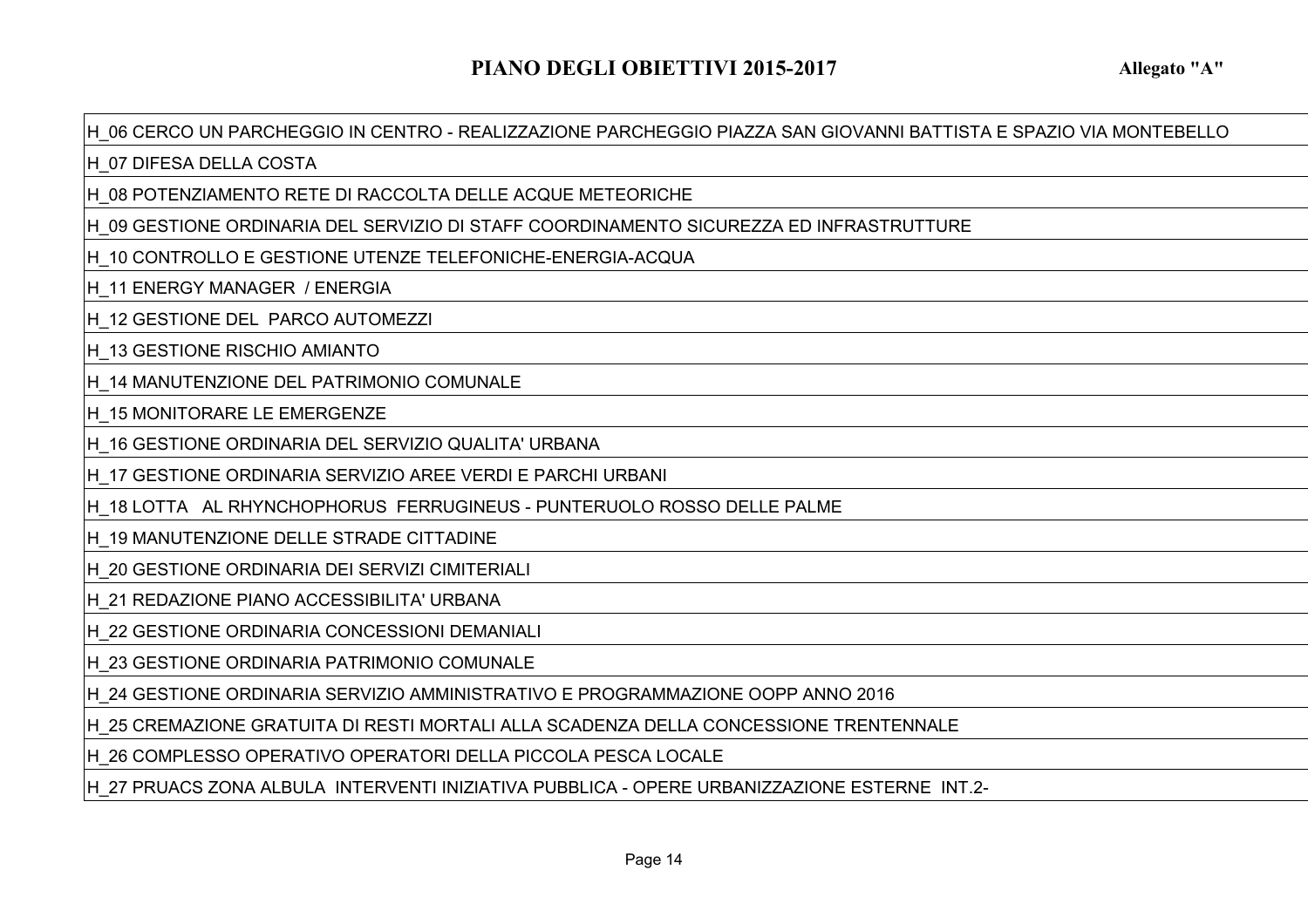H\_28 ADEMPIMENTI TRASPARENZA ED ANTICORRUZIONE - MODULISTICA

H\_28\_1 PRUACS ZONA ALBULA INTERVENTI INIZIATIVA PUBBLICA - CASA PARCHEGGIO-

H\_29 MANTENIMENTO IN EFFICIENZA ED EFFICACIA DEL SISTEMA DI GESTIONE AMBIENTALE DELL'ENTE UNI ENISO 14001:20

H\_30 - PROGETTO TRACCIABILITA' RIFIUTI

H\_31 PRUACS ZONA ALBULA INTERVENTI INIZIATIVA PUBBLICA - SCUOLA CASTELLO-

H\_32 RIQUALIFICAZIONE FOCE ALBULA

H\_33 GESTIONE ORDINARIA SERVIZIO PROGETTAZIONE E REALIZZAZIONE OPERE PUBBLICHE

H\_34 ADEMPIMENTI TRASPARENZA ED ANTICORRUZIONE - SITO WEB

H\_35 ADEMPIMENTI TRASPARENZA ED ANTICORRUZIONE - PUBBLICAZIONE DATI

H\_36 REALIZZAZIONE POLO SCOLASTICO CURZI TRAMITE RICONVERSIONE EX TRIBUNALE CIVILE-III STRALCIO

H\_37 GESTIONE UFFICIO ESPROPRI

**I\_00 AMBITO SOCIALE 21**

I\_01 GESTIONE ORDINARIA DELL'AMBITO

I\_02 AGGIORNAMENTO SITO WEB

I\_03 MODULISTICA ONLINE

I\_04 OBBLIGHI DI PUBBLICAZIONE

### **OBIETTIVI ANNO 2017**

**A\_00 SEGRETARIO GENERALE**

### A 01 PERFORMANCE

A\_02 CONTROLLI INTERNI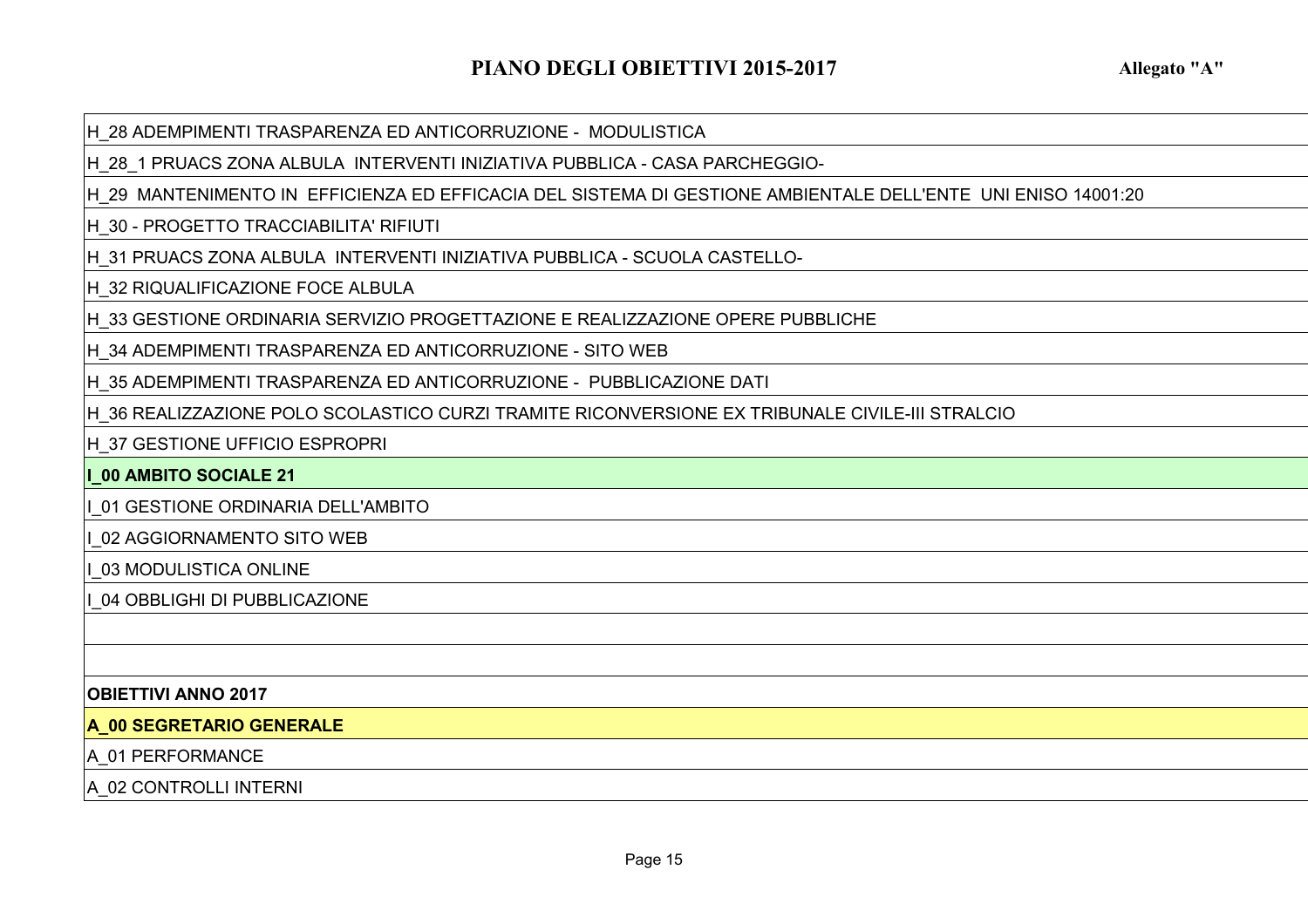### **B\_00 SETTORE GESTIONE DELLE RISORSE**

B\_01 GESTIONE ATTIVITA' ORDINARIA SERVIZIO SEGRETERIA DEL SINDACO

B\_02 EFFICACE ED EFFICIENTE GESTIONE DELLE PROCEDURE RELATIVE ALLA POLI TICA DI BILANCIO E DI CONTABILITÀ COMUNALE

B\_03 FORMAR PER INNOVARE E MIGLIORARE L'EFFICACIA E L'EFFICIENZA DELL'AZIONE AMMINISTRATIVA

B\_04 ACCESSIBILITA' BILANCIO DI PREVISIONE

B\_05 IL GOVERNO DEL PATTO DI STABILITA'

B\_06 ATTIVITÀ' ORDINARIA SERVIZIO CONTABILITA' DEL PERSONALE

B\_07 SVILUPPO CONTABILITÀ ECONOMICO-PATRIMONIALE ARMONIZZATA E PARTECIPAZIONE AL PROGETTO PILOTA CON ALTRI COMUNI

B\_08 ADOZIONE DEL BILANCIO CONSOLIDATO

B\_09 GESTIONE ORDINARIA SERVIZIO TRIBUTI

B\_10 AGGIORNAMENTO DELLE PAGINE SETTORIALI DEL SITO

**B\_11 MODULISTICA ON LINE** 

B\_12 PUBBLICAZIONE DEI DATI RICHIESTI DAGLI OBBLIGHI EX D.LGS. 33/2013

# **C\_00 SETTORE AFFARI ED ORGANI ISTITUZIONALI**

C\_01 AZIONI DI TRASPARENZA

C\_02 PREVENZIONE CORRUZIONE

C\_03 AMMINISTRAZIONE DELLA SOCIETÀ IN HOUSE MULTI SERVIZI SPA

C\_04 GESTIONE ORDINARIA MERCATO ITTICO E SERVIZI AGGREGATI

C\_05 GESTIONE ORDINARIA SERVIZIO SEGRETERIA GENERALE,CONTRATTI,SOCIETA'PARTECIPATE

C\_06 GESTIONE ORDINARIA ATTIVITA' SERVIZIO PROVVEDITORATO ED ECONOMATO COMUNALE

C\_07 VERIFICA INTERSETTORIALE RISPETTO OBBLIGHI DI PUBBLICAZIONE EX D.LGS 33/2013 ED ATTUAZIONE DEL PTPC

C\_08 MODULISTICA ON LINE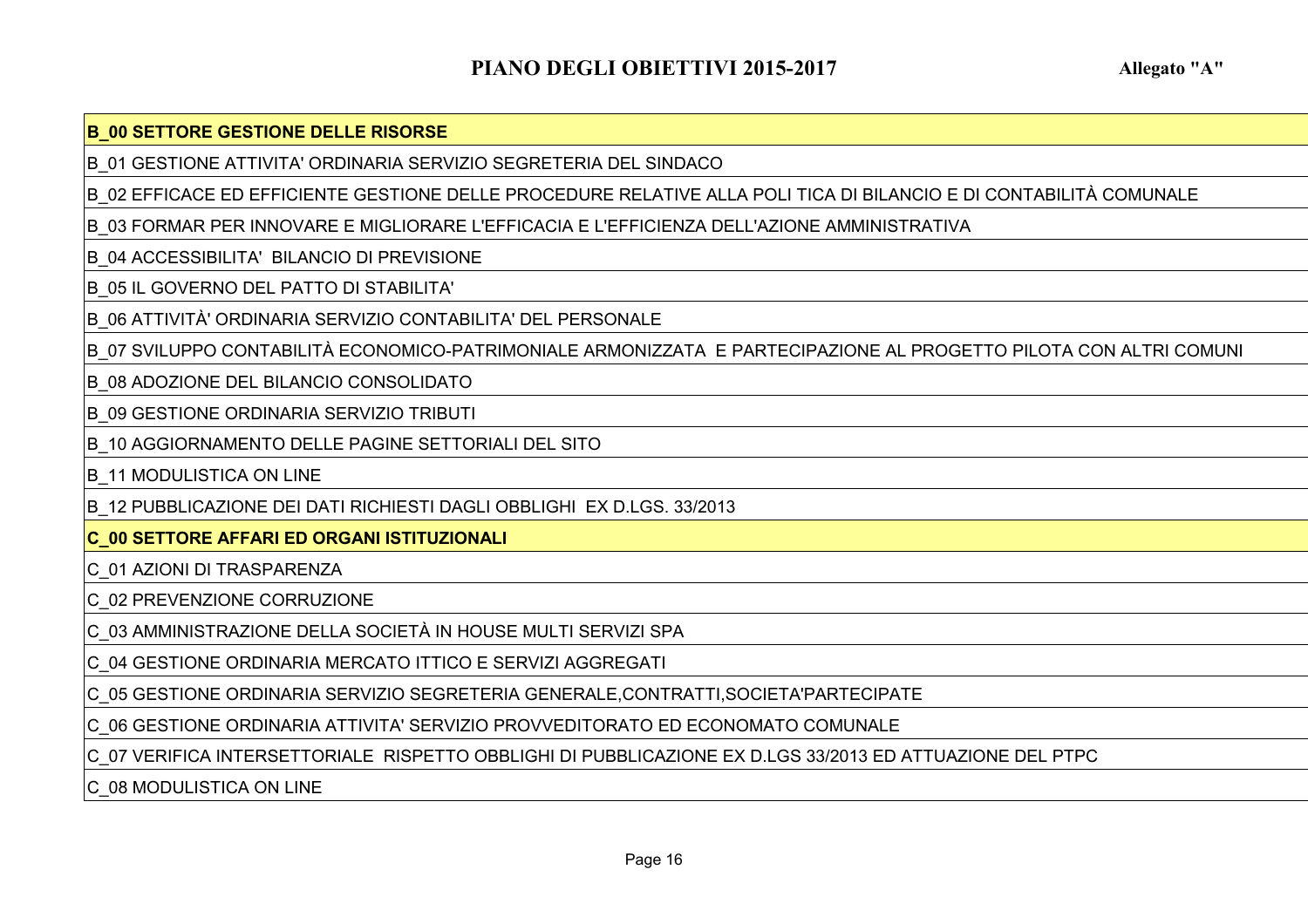C\_09 PUBBLICAZIONE DEI DATI RICHIESTI DAGLI OBBLIGHI EX D.LGS. 33/2013

C\_10 FORMAZIONE IN TEMA DI TRASPARENZA

C\_11 AGGIORNAMENTO DELLE PAGINE SETTORIALI DEL SITO

**D\_00 SETTORE POLIZIA MUNICIPALE E PROTEZIONE CIVILE**

D\_01 EDUCAZIONE STRADALE

D\_02 GESTIONE ORDINARIA SERVIZIO SEGRETERIA E PROTEZIONE CIVILE

D\_03 ATTIVITA' ORDINARIA SERVIZIO TUTELA AMBIENTALE E URBANISTICA

D\_04 GESTIONE ORDINARIA - SERVIZIO MOBILITA'-TRAFFICO E TPL

D\_05 GESTIONE ORDINARIA SERVIZIO COMANDO, SERVIZI AMMINISTRATIVI E CONTROLLO DEL TERRITORIO

D\_06 AGGIORNAMENTO DELLE PAGINE SETTORIALI DEL SITO

D\_07 MODULISTA ON LINE

D\_08 PUBBLICAZIONE DEI DATI RICHIESTI DAGLI OBBLIGHI DI PUBBLICAZIONE ES D.LGS 33/2013

**E\_00 SETTORE SVILUPPO E QUALITÀ DEL TERRITORIO E DELL'ECONOMIA LOCALE**

E\_01 RISCOSSIONE ONERI - MONETIZZAZIONE

E\_02 GESTIONE ATTIVITA' AMMINISTRATIVA SETTORE SVILUPPO E QUALITA' DEL TERRITORIO E DELL'ECONOMIA LOCALE

E\_03 GESTIONE DEMANIO MARITTIMO

E\_04 GESTIONE ORDINARIA SERVIZIO TUTELA AMBIENTALE

E\_05 SVILUPPO E PROMOZIONE ATTIVITÀ PRODUTTIVE E COMMERCIO

E\_06 GESTIONE ORDINARIA SERVIZIO SPORTELLO DELLE IMPRESE

**F\_00 SETTORE INNOVAZIONE, SERVIZI AI CITTADINI E ALLA PERSONA**

F\_01 GESTIONE ORDINARIA DELLE ATTIVITA' DI COMUNICAZIONE E INFORMAZIONE AL PUBBLICO

F\_02 GESTIONE ORDINARIA SERVIZIO MINORI, TERZA ETA', INCLUSIONE SOCIALE E POLITICHE PER LA CASA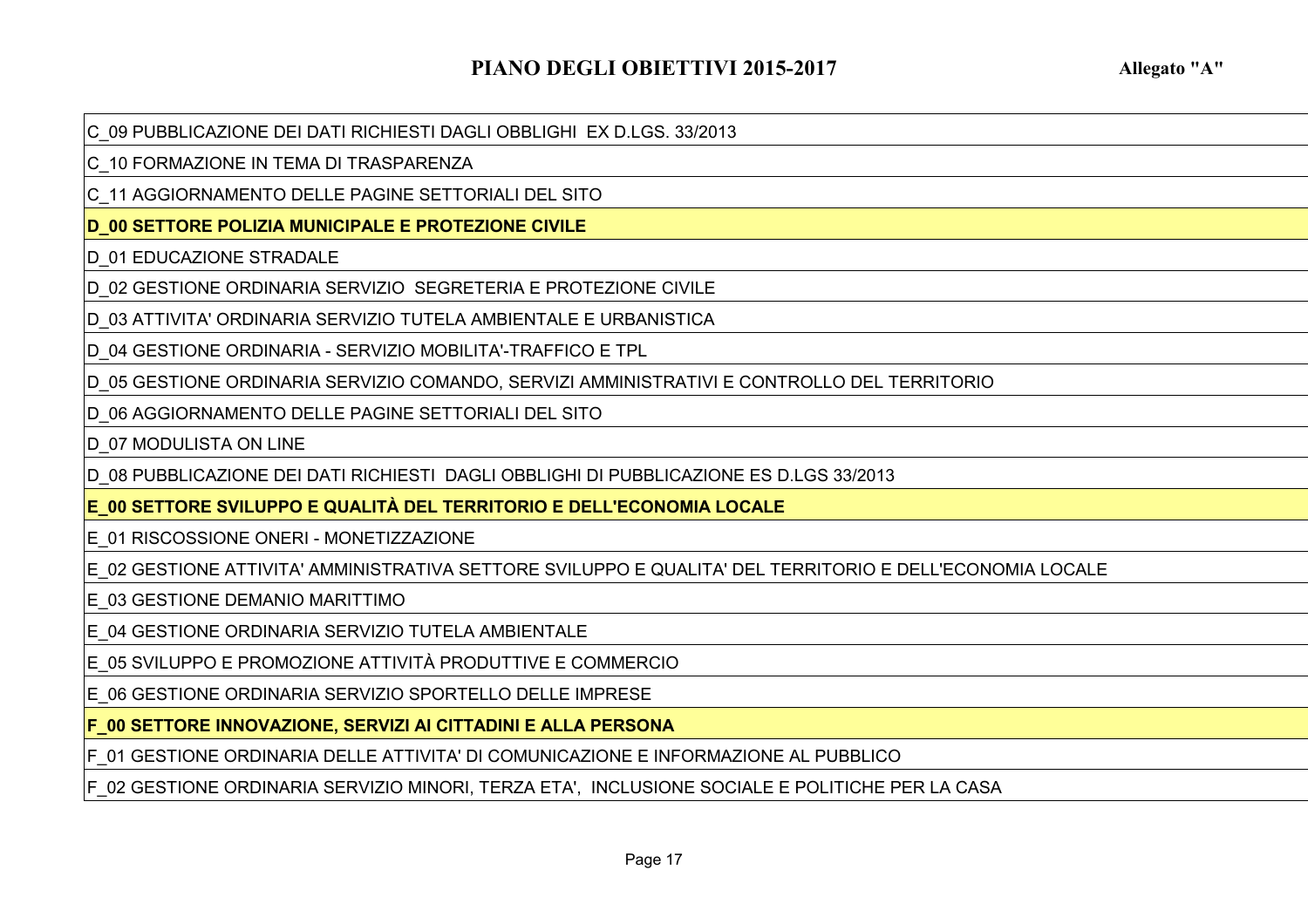F\_03 GESTIONE ORDINARIA SERVIZIO SVILUPPO ORGANIZZATIVO E SISTEMI INFORMATIVI

F\_04 GESTIONE ORDINARIA DELLO SPORTELLO UNICO DEL CITTADINO

F\_05 GESTIONE ORDINARIA DELLE ATTIVITA' DI COMUNICAZIONE E INFORMAZIONE AL PUBBLICO

F\_06 AGGIORNAMENTO DELLE PAGINE SETTORIALI DEL SITO PER IL SERVIZIO SPORTELLO UNICO DEL CITTADINO

F\_07 GESTIONE ORDINARIA SPORTELLO POLIFUNZIONALE ALLA DELEGAZIONE COMUNALE

F\_08 AGGIORNAMENTO DELLE PAGINE SETTORIALI DEL SITO PER I SERVIZI SOCIALI

F\_09 ADOZIONE MODULISTICA ON LINE DI COMPETENZA DEI SERVIZI SOCIALI

F\_10 RECEPIMENTO E PRESA D'ATTO DEGLI OBBLIGHI DI PUBBLICAZIONE DEL D. LGS. 33/2013 PER LO SPORTELLO UNICO DEL CITT

F\_11 GESTIONE ORDINARIA DEL SERVIZIO DISABILITA' E DISAGIO MENTALE

F\_12 RECEPIMENTO E PRESA D'ATTO DEGLI OBBLIGHI DI PUBBLICAZIONE PREVISTI EX D. LGS 33/2013 PER I SERVIZI SOCIALI

F\_13 AGGIORNAMENTO DELLE PAGINE SETTORIALI DEL SITO PER I SERVIZI RAPPORTI CON IL CITTADINO E GESTIONE DOCUMENTALE

F\_14 ADOZIONE DI MODULISTICA ON LINE DI COMPETENZA DEL SERVIZIO RAPPORTI CON IL CITTADINO

F\_15 RECEPIMENTO E PRESA D'ATTO DEGLI OBBLIGHI DI PUBBLICAZIONE D. LGS. 33/2013 PER IL SERVIZIO RAPPORTI CON I CITTADINI

F\_16 ADOZIONE MODULISTICA ON LINE DI COMPETENZA DEL SERVIZIO SPORTELLO UNICO DEL CITTADINO

**G\_00 SETTORE CULTURA, SPORT, TURISMO, SCUOLA E GIOVANI**

G\_01 PROMOZIONE DELLO SPORT PER IL BENESSERE DEI CITTADINI

G\_02 SOSTEGNO DELLA CREATIVITA' E DELLA CRESCITA FORMATIVO-CULTURALE DEI GIOVANI IN LUOGHI DI AGGREGAZIONE

G\_03 SOSTEGNO ALLE ATTIVITA' DELLE ASSOCIAZIONI SPORTIVE DILETTANTISTICHE

G\_04 GESTIONE PALAZZETTO DELLO SPORT "B. SPECA":PROMOZIONE ATTIVITA' SPORTIVA

G\_05 GESTIONE PISCINA COMUNALE "P. GREGORI". PROMOZIONE ATTIVITA' NATATORIA

G\_06 CITTA' DEI SAPERI E DELLE CONOSCENZE

G\_07 SAN BENEDETTO DEL TRONTO: UN TERRITORIO CHE ACCOGLIE 3° ANNUALITA'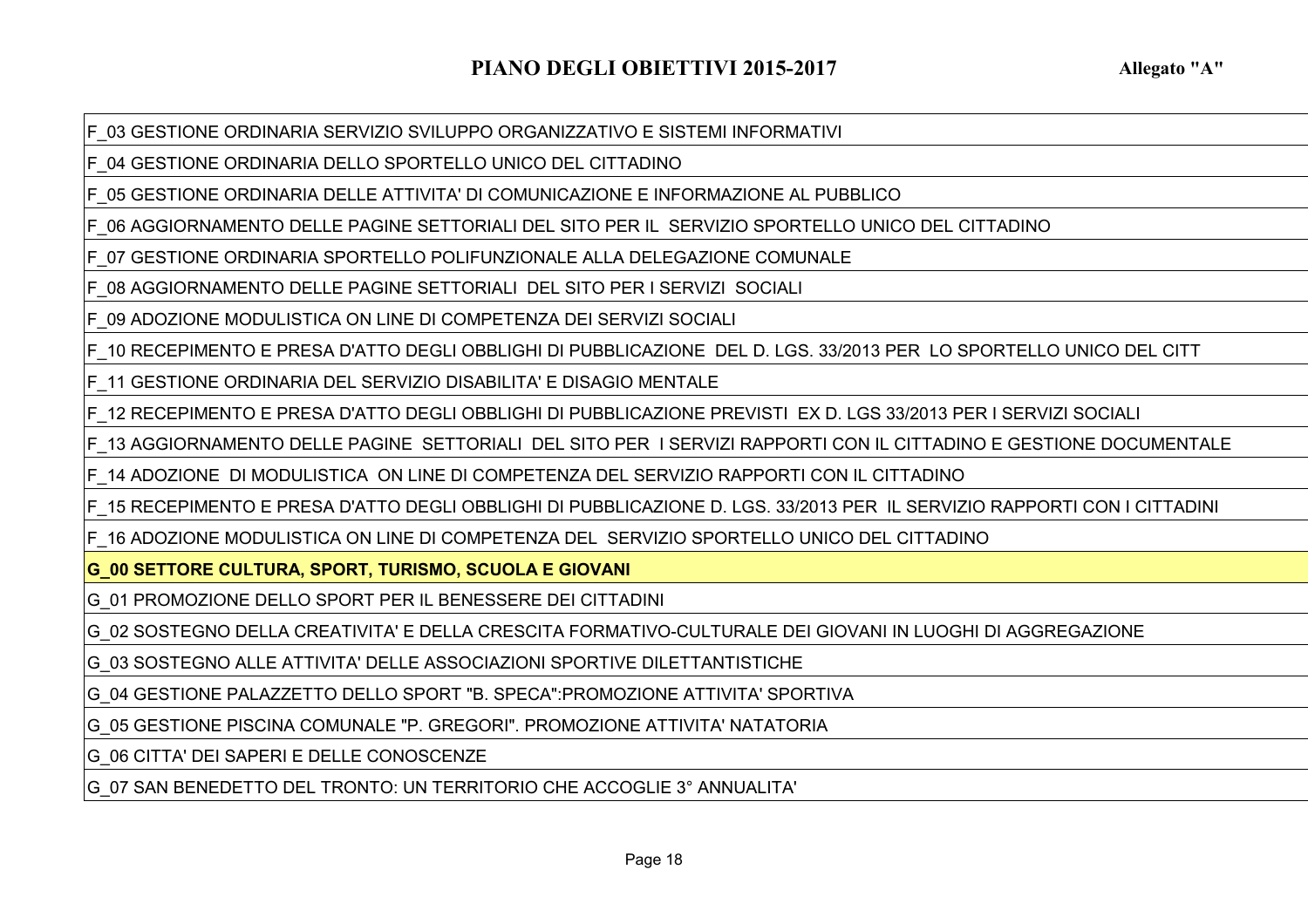G\_08 TURISMO: ATTIVITA' ORDINARIA

G\_09 BIBLIOTECA MULTIMEDIALE: PIAZZA APERTA DEL SAPERE

G\_10 LA CULTURA: I LUOGHI, GLI SPAZI E LE ATTIVITA'

G\_11 QUALITA' E SICUREZZA DEL SERVIZIO DI REFEZIONE SCOLASTICA

G\_12 SOSTEGNO AL DIRITTO ALLO STUDIO

G\_13 TRASPORTO SCOLASTICO

G\_14 ADEMPIMENTI IN MATERIA DI SICUREZZA E SALUTE DEI LAVORATORI

G\_15 ATTIVITA' ORDINARIA UFFICIO TRATTAMENTO GIURIDICO PREVIDENZIALE

G\_16 ATTIVITA' ORDINARIA UFFICIO GESTIONE AMMINISTRATIVA DEL PERSONALE

G\_17 ATTIVITA' ORDINARIA UFFICIO AFFARI GIURIDICI ISTITUTI CONTRATTUALI CCNL PROCEDIMENTI DISCIPLINARI E PARI

G\_18 ATTIVITA' ORDINARIA UFFICIO CONTROLLO PRESENZE E STATISTICHE

G\_19 AGGIORNAMENTO DELLE PAGINE SETTORIALI DEL SITO

G\_20 MODULISTICA ON LINE

G\_21 PUBBLICAZIONE DEI DATI RICHIESTI DAGLI OBBLIGHI EX D.LGS. 33/2013

**H\_00 SETTORE PROGETTAZIONE E MANUTENZIONE OPERE PUBBLICHE**

H\_01 RICERCA FONDI U.E. A SOSTEGNO AD INTERVENTI DI TIPO STRUTTURALE, SOSTEGNO SOCIO-ECONOMICO, AMBIENTALE

H\_02 PIANO D'AZIONE TRIENNALE DELLA RISERVA NATURALE REGIONE SENTINA (2017-2019)

H\_03 STRATEGIE D'INCREMENTO DELLO SVILUPPO SOSTENIBILE E AUMENTO DI REDDITTIVITÀ DELL'ECONOMIA NELL'AREA PORTUALE

H\_04 ADEMPIMENTI TRASPARENZA ED ANTICORRUZIONE - MODULISTICA

H\_05 ADEMPIMENTI TRASPARENZA ED ANTICORRUZIONE - PUBBLICAZIONE DATI

H\_06 ADEMPIMENTI TRASPARENZA ED ANTICORRUZIONE - SITO WEB

H\_07 GESTIONE ORDINARIA DEL SERVIZIO QUALITA' URBANA